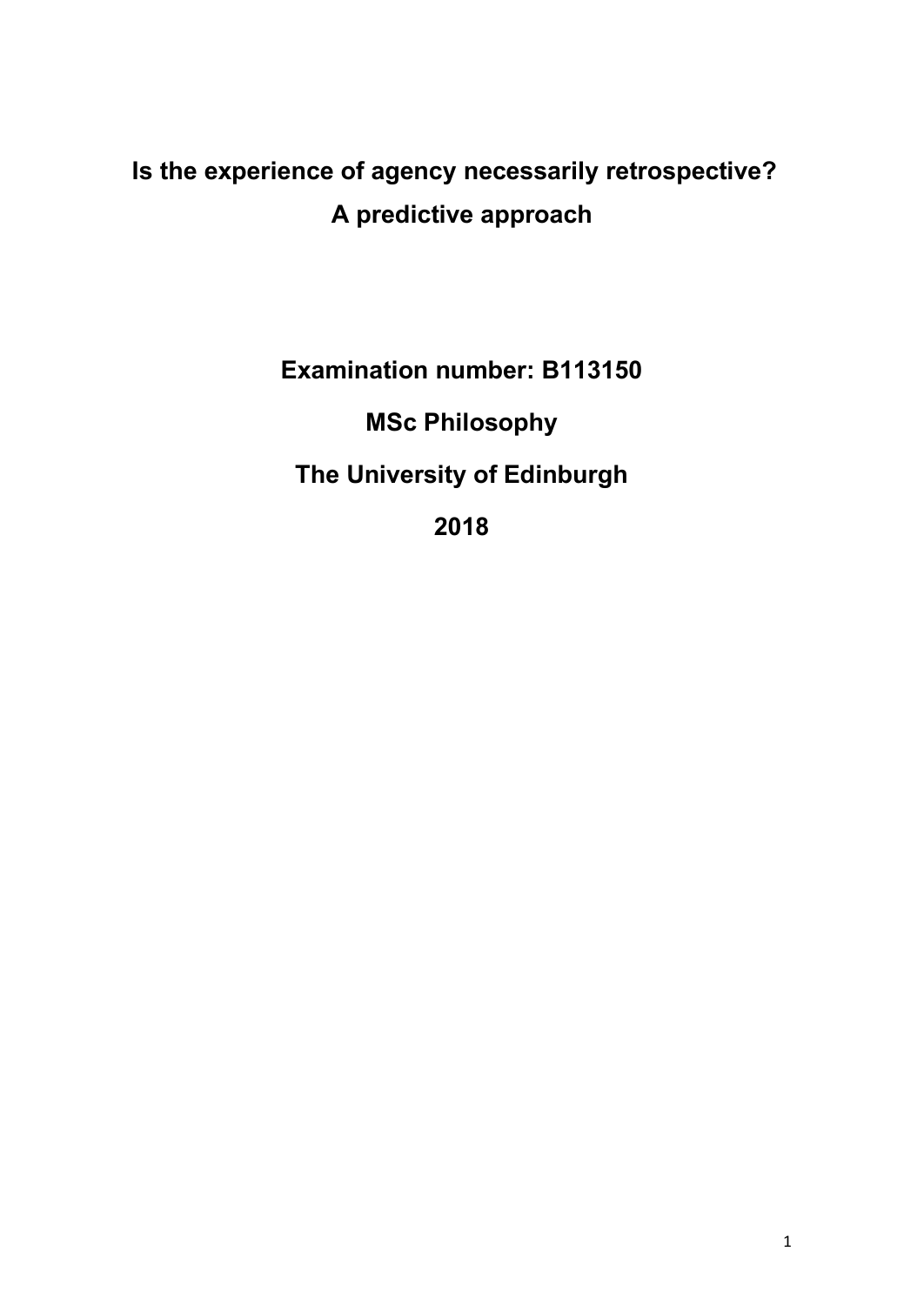# **Contents**

| Introduction |                                                  | 3  |
|--------------|--------------------------------------------------|----|
| 1.           | Daniel Wegner's Illusion argument                | 6  |
|              | 1.1. The negative argument                       | 7  |
|              | 1.2. The positive argument                       | 9  |
| 2.           | Intentional binding as a measure of agency       | 11 |
|              | 2.1. Experiments, methodology and results        | 12 |
|              | 2.2. Prediction vs. retrospective inference      | 13 |
|              | 3. The Predictive Processing framework           | 15 |
|              | 3.1. The Comparator model                        | 15 |
|              | 4. The sense of agency as prediction of action   | 18 |
|              | 4.1. Dennett on qualia                           | 18 |
|              | 4.2. A predictive account of the sense of agency | 19 |
|              | 5. Conclusions                                   | 22 |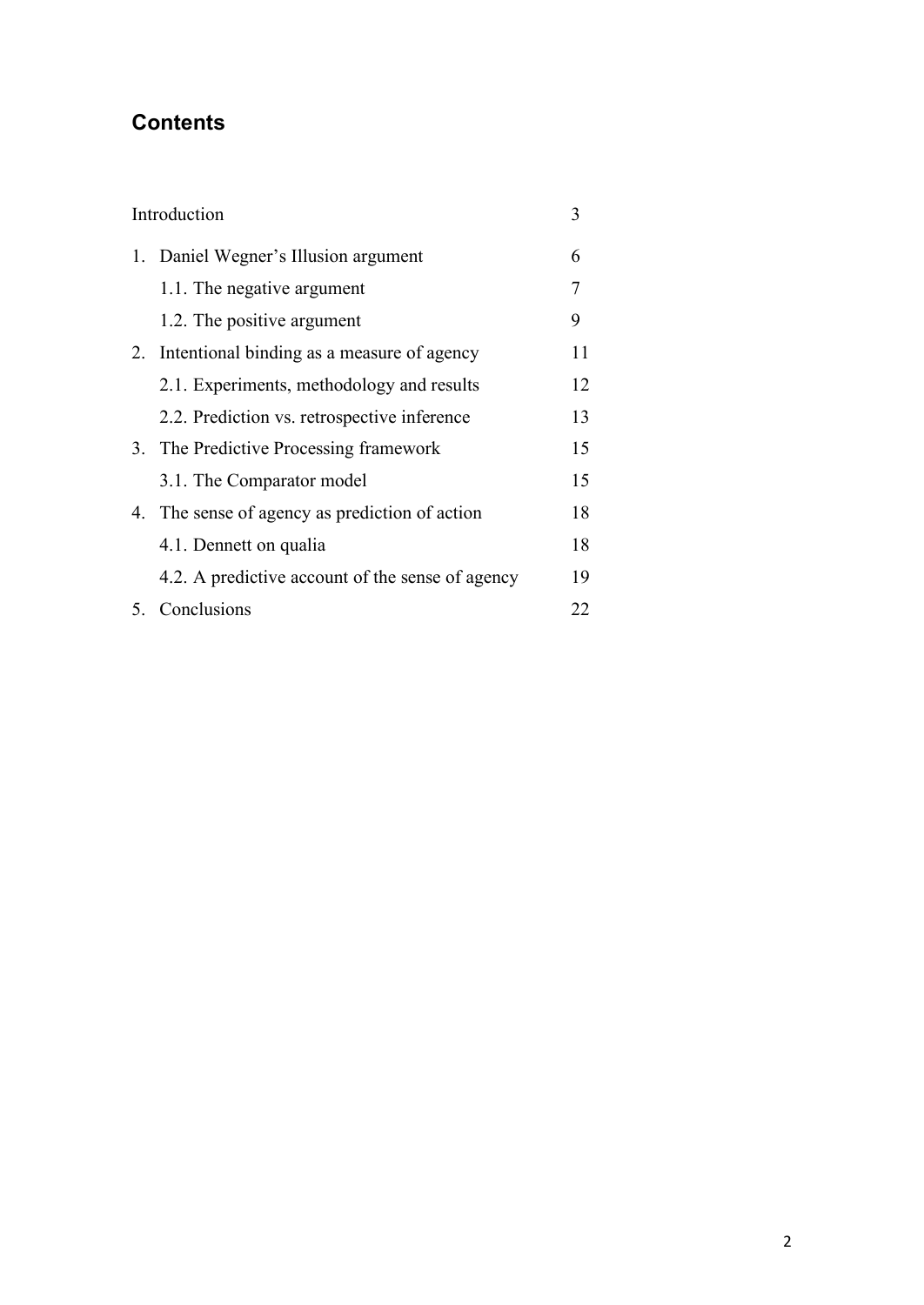## **Introduction**

In daily life, we normally assume that our actions are our own, that we cause them, and even that they are the effects of our conscious commands. When asked about the reasons for our actions, we may give answer like "Because I intended to" or "Because I thought it was the right thing to do". Concepts such as free will and intentional action forma part of almost every person's conception of their own activity. Even our legal and most ethical systems presuppose the causal efficacy of mental states in that causation of action, in terms like responsibility and punishment.

However, the demonstration that this ideas are true is far from simple, and in the last decades several scientific studies from the areas of psychology, cognitive science, neuroscience and neurology, have provided evidence that suggests that we may not be the masters of our actions as we once thought. First, the idea of a conscious will that decides on action and starts it has been largely rejected, both from the trenches of science and philosophy. Arguments against the will abound: from the violation of the conservation of energy to the impossibility of interaction between substances. There are some that try to resist them and defend a the position of libertarianism, but the evidence against it is overwhelming.

Benjamin Libet's work in the 1970s and 80s started a tradition of investigation concerning the role of neural activity in intentional behaviour. According to Libet (1985), his experiments showed that conscious intention cannot be considered the cause of voluntary action, because the emergence of the intention relative is consistently preceded by preparatory neural activity in the motor cortex of the brain. Libet argued that this results demonstrated that the neural activity is responsible for voluntary action, and that consciousness may only become aware of the intention once unconscious processes have started it.

Nonetheless, once conscious will is taken out of the picture the main evidence that is presented in its favour still remains. When we act intentionally, we seem to experience, to perceive that our action were caused by our intentions to perform them. To cite a famous example, if I give my arm a command to rise, it rises. This experience, according to libertarianism, is sufficient evidence to assert that it is our commands, our intentions, that cause action.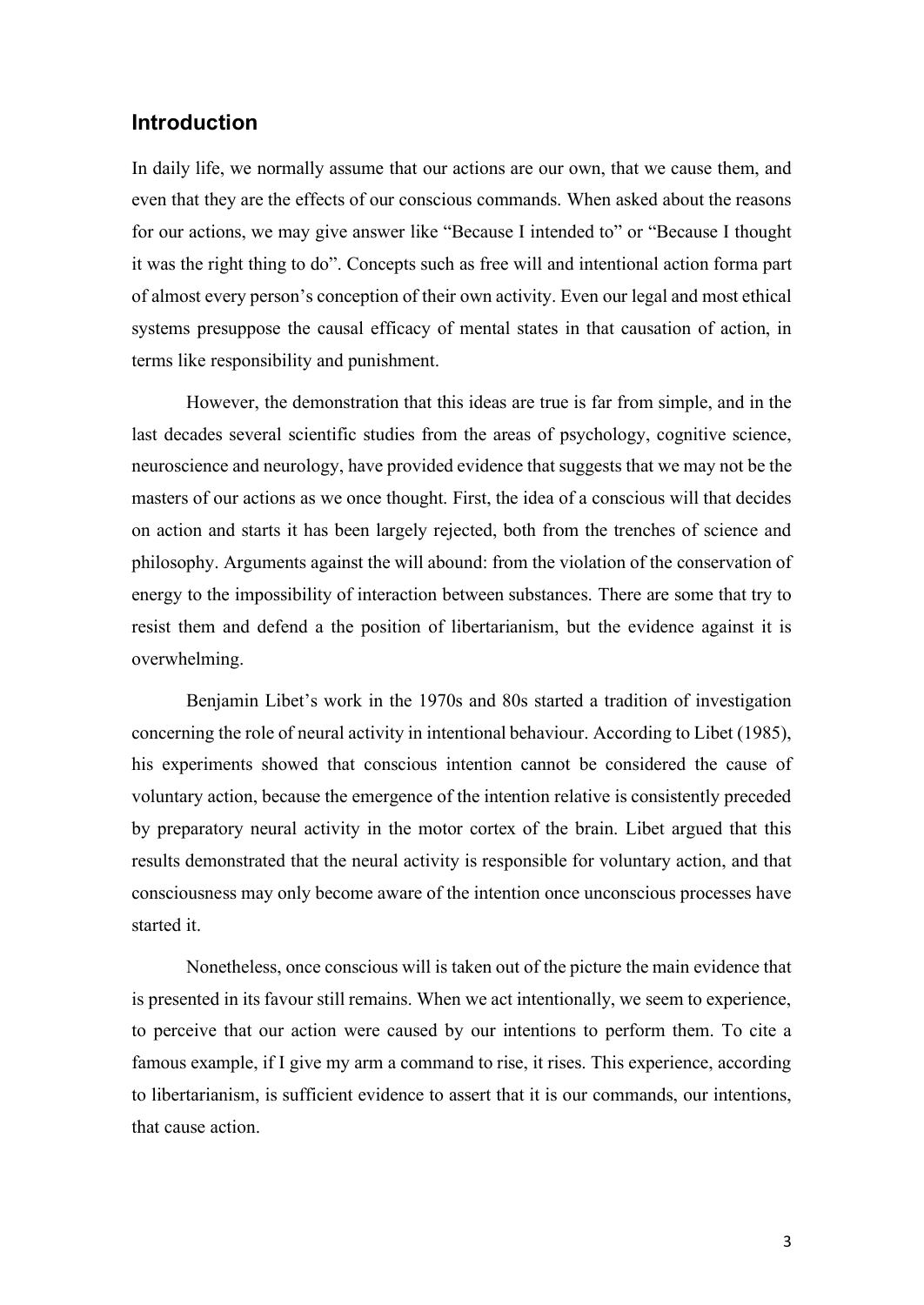Even this *prima facie* acceptable evidence has been severely put to question by scientific research. Perhaps the most famous argument is Daniel Wegner's(1999) Illusion argument, which considers that the evidence from experience to support conscious will is illusory. We accept it because, he says, we assume that the experience is an effect of the causation of action by the will. Yet, there is no evidence that indicates that the experience has a causal link to intentional action. Instead, he argues, the experience is nothing but an inference that is made retrospectively, after the action has taken place, based on our continued perception of conscious thoughts followed by actions.

Nevertheless, his argument is not entirely conclusive. In the present work, I shall defend that although there is undoubtedly a retrospective component as a source of the experience of agency (that is, of goal-directed action), that does not imply that it may have another component that is determined by an actual link in the causal chain that leads from thought to action. Moreover, I shall defend that such a link may actually exist, and I will attempt a brief description of what it could be. Hence, in Section 1 I will begin by examining Daniel Wegner's Illusion argument as a token argument of the perspective that the experience of agency is retrospective inference, and argue that he does not demonstrate that the experience of agency is not causally connected to intentional action (sections 1.1 and 1.2). In Section 2 I will review the evidence gathered in the research surrounding the intentional binding effect, which will serve as positive proof that a retrospective component is not sufficient to account for the sense of agency.

Section 3 will be dedicated to a brief description of the Predictive Processing framework, and in 3.1 I will analyse the Comparator model for the experience of agency, which supports retrospective inference and is based of Predictive Processing. Finally, in Section 4 I shall discuss Daniel Dennett's brilliant account on qualia as predictive phenomena (4.1), and in section 4.2 I will explore whether Dennett's ideas may shed light on the nature of the sense of agency.

As an introductory note, I need to clarify my uses of three expressions: 1) the sense of authorship I the sensation that one is the cause of the action that one performs; 2) by the sense of agency I will denote the hypothesised feeling one might experience when an action has been indeed caused by a conscious thought or intention; and 3) under the term experience of agency I will consider every experience about agency that has a retrospective component, regardless of whether a predictive factor may also be involved. Additionally, it may be necessary to make clear that I do not intend to defend the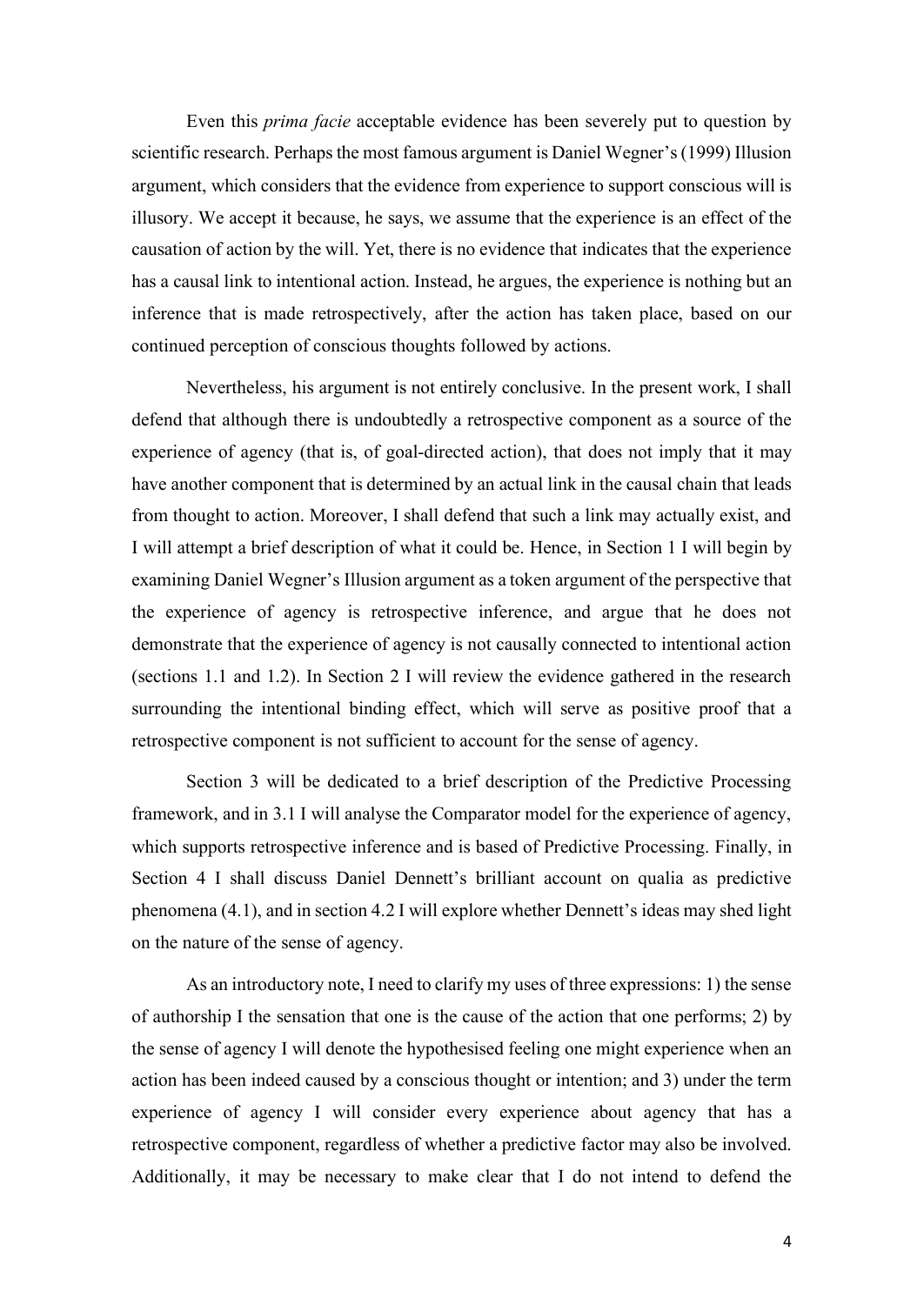possibility of the conscious will's causal efficacy, nor even its existence. My contention is that conscious thought may still have a causal role in the production of behaviour, even in an entirely physical world.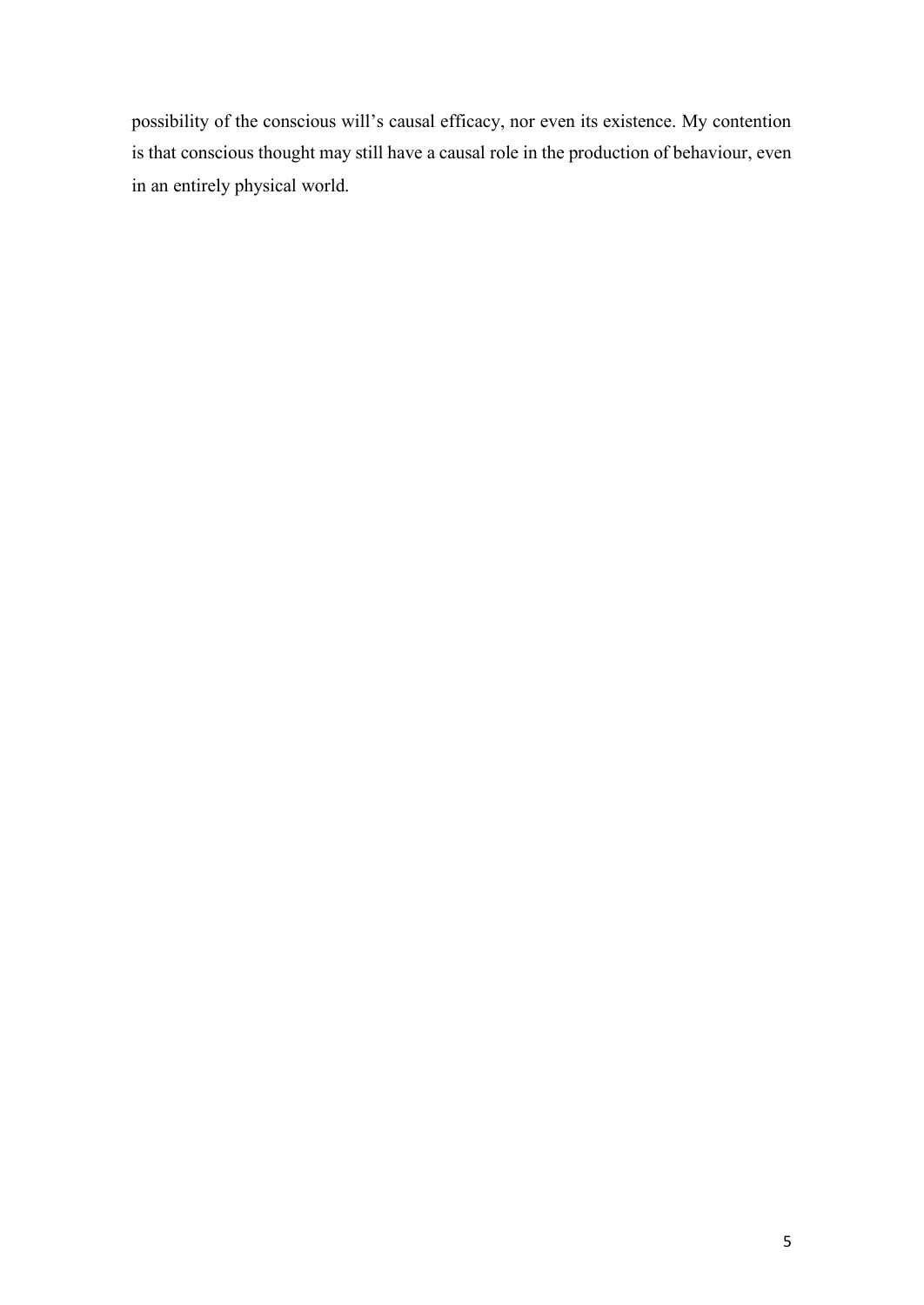## **1. Daniel Wegner's Illusion argument**

Wegner displays a powerful argument against the notion that conscious will is responsible for the causation of actions, based on the analysis of a wide array of empirical data. Nonetheless, the claim I shall contest in the current Section is not that the belief in a conscious will as the source of action is illusory; rather, what I believe is mistaken in Wegner's argument is the conclusion that the sense of agency is not indicative of a causal link between conscious thought and action.

The Illusion argument rests on three main premises: (1) according to Wegner and Wheatley (1999), Benjamin Libet's experiments on the timing of conscious intentions and voluntary actions<sup>1</sup> showed that intentions are not the causes of actions, but that instead actions and intentions are both the products of unconscious brain processes, which may or may not be themselves causally linked. (2) The experience of agency can occur even in absence of a conscious thought as its probable cause, for instance, in cases when action is induced by Transcranial Magnetic Stimulation. (3) Inversely, endogenous actions that could be classified as voluntary are often not accompanied by an experience of agency (e.g. motor automatisms, Ouija board manipulation, hypnotism) (Wegner and Wheatley, 1999, pp. 482-483).

With the evidence from premises (2) and (3) Wegner and Wheatley (1999) intend to demonstrate that the experience of agency is not a reliable evidence of mental causation, because (from 2) it is not necessary that intentions cause actions for a sense of agency to arise, nor are voluntarily caused actions sufficient to bring it about (3). Thus, and since unconscious processes constitute an additional probable cause for both intentions and actions, Wegner and Wheatley (1999) believe that we are faced with "the psychological equivalent of the third variable problem of analysis […] [because] we can never be sure that our thoughts cause our actions, as there could always be unconscious causes that have produced them both" (Wegner and Wheatley, 1999, p. 482).

Wegner and Wheatley (1999) adopt this line of reasoning and propose that intentions and actions are indeed caused by separate unconscious processes that could share causal connections. That is, that while the independent unconscious processes that bring about intentions and actions

 $1$  During the 1970s and 80s, neurophysiologist Benjamin Libet carried out a series of experiments whose objective it was to measure the timing of a conscious intention to perform an action in relation to the neurophysiological processes that cause the action. As a result, he found that awareness of an intention is consistently preceded by an increase of preparatory neural activity in the motor cortex (called Readiness Potential), about 350 milliseconds prior to the action. Libet claimed these findings suggested that the brain has settled on a course of action before the intention to perform it is brought to consciousness, and so consciousness is not the cause of action, except for the possibility of vetoing it at the last moment (Libet, 1985). Both Libet's methodology and his interpretations of the results have been widely discussed and challenged, for instance, by Daniel Dennett (1992). I will briefly describe his critiques in Section 2.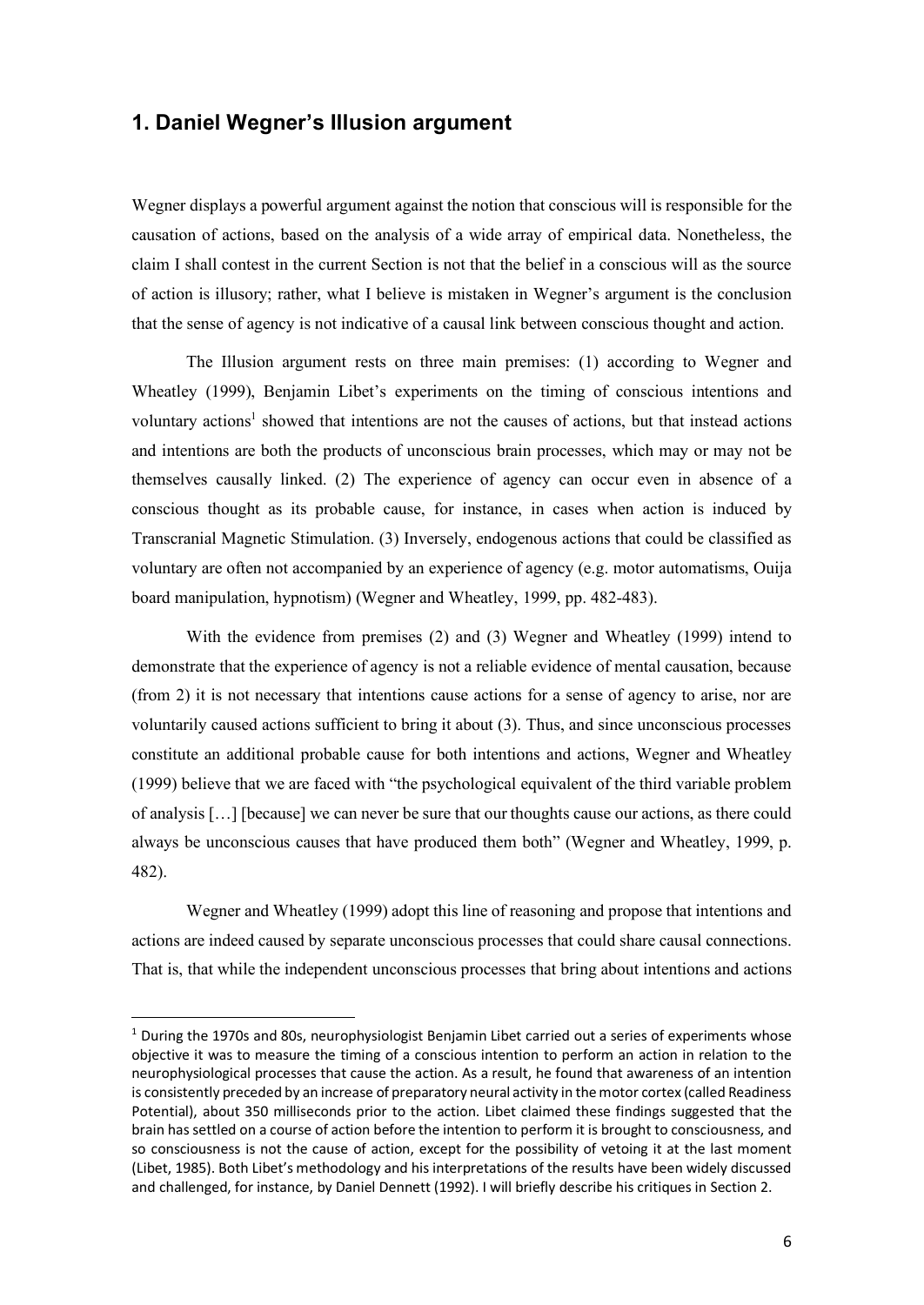may share causal paths, their effects are not causally connected. This, however, opens a rather important question: If there is no causal path that leads from thought action, how is it that we come to believe that such a path exists? In other words, why do we experience our actions as caused by our thoughts?

Following Hume, Wegner and Wheatley (1999) argue that it is not a causal link between thought and action that causes us to perceive causation, but that we attribute causation because we recurrently have experiences of thoughts that are prior to, consistent with, and which appear to be the exclusive cause of our actions. In light of this constant concurrence we retrospectively infer mental causation. Hence, agency is experienced when a thought occurs prior to an action, although not too far in advance nor to close to the action; when a thought is semantically associated with the action, and the strength of the experience varies according to the awareness of probable alternative causes other than the thought.

Crucially, Wegner and Wheatley (1999) argue, interference or manipulation of these variables can cause anomalous experiences of agency. For example, priming a subject with a consistent image prior to an action has been found to strengthen the experience, while studies in confabulation show that subjects tend to retroactively attribute themselves thoughts that justify choices they did not originally make. On the other hand, failure to perceive priority, exclusivity or consistency may lead a person to attribute endogenously generated actions to external agents. Dowsers, for instance, believe that external forces direct their dowsing rods towards the locations where water can be found, when in reality the shifts in the rods' orientation is caused by imperceptible, automatic movements of the dowsers' hands, called motor automatisms (Wegner and Wheatley, 1999, pp. 483-487).

#### **1. 2 The negative argument**

In summary, the Illusion argument consists of two parts: a negative one, designed to show that the experience of agency is not a product of mental causation of action and, hence, an unreliable indicator of the latter; and a positive one, which describes the alternative mechanisms that would be responsible for the belief that conscious thoughts cause action. So, the negative part is comprised of a representative argument for mental causation, and its rejection. This argument would have roughly the following form: if conscious will exists and causes action, then, whenever a voluntary action is performed, it is accompanied by an experience of agency; thus, the experience is an indication that an action has been consciously willed. The strategy to reject it is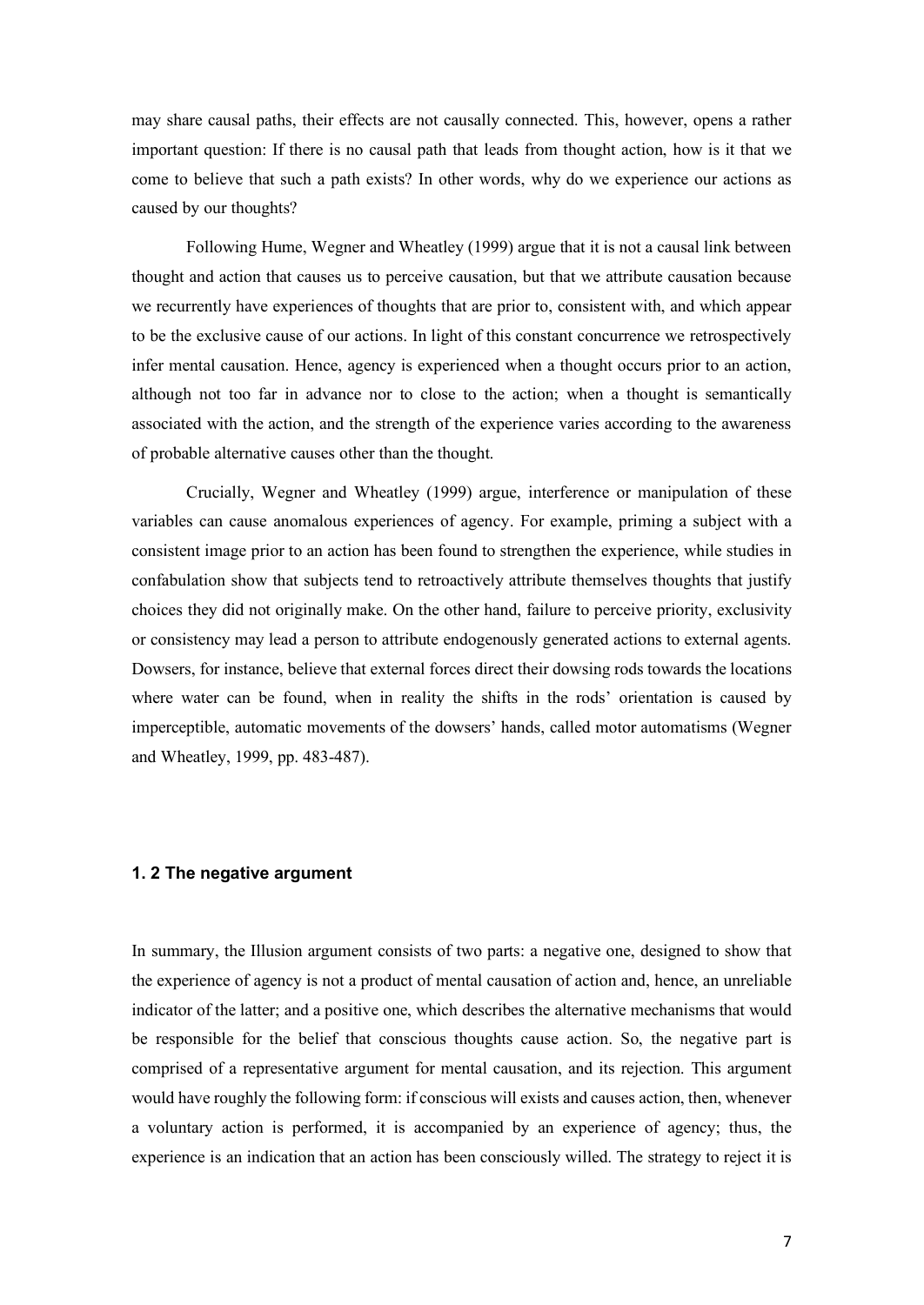relatively straightforward, it suffices to prove that the consequent of the conditional is false in order to conclude that conscious will does not cause behaviour.

As discussed above, Wegner and Wheatley (1999) provide evidence that supports the claim that mental causation of action is neither necessary nor sufficient to elicit an experience of agency. However, an analysis of may show that it may not warrant such a strong conclusion.

Concerning the contention about necessity, one must consider that most evidence comes from experimental conditions that may affect the results in different manners. First, in cases like the *I Spy* experiment (Wegner and Wheatley, 1999, pp. 487-489), the experimenters force a postaction judgement of the experience of agency, thus introducing a retrospective component that is not part of the experience of the action. Because of this judgement it is unclear whether the phenomenon being evaluated in the experiment is the actual experience of the action or the judgement itself, which is inevitably retrospective. Moreover, also in the *I Spy* experiment as well as others cited (Wegner and Wheatley, 1999, pp. 483-487), the experimental conditions need that the subjects believe, before the actions that are being evaluated are carried out, that they indeed have control over the outcomes of said actions. Such a belief may either affect the post-action judgement of the experience or the experience itself, especially because the conditions are designed so that the subject has no clear indication that her action is not the actual cause of the outcome. Such examples could themselves be thought of as experimentally induced illusions of agency, that do not necessarily indicate the illusory nature of the experience or sense of agency in general. Nor should they be taken as evidence that the sense of agency is merely inferred, for they could be accounted for as the result of predictive processes without the need of a recourse to inference (this point will be further discussed in Sections 3 and 4).

Furthermore, in the cases of priming in the *I Spy* experiment and of the TMS-induced experience of agency, the experimenters could actually be "tapping" into the non-retrospective processes that could be responsible for the sense of agency. The case of priming could indicate that having a prior representation that is consistent with an impending action is an actual requisite for a sense of agency to be produced. Similarly, the fact that Transcranial Magnetic Stimulation of the motor cortex may produce a sense of agency could point to the location where the experience is generated.

On the other hand, the assertion that mental causation of action is not a sufficient cause of the sense of agency can be subjected to similar objections. For example, in the cases of hypnosis and action projection (Wegner and Wheatley, 1999, p. 482), the fact that they are driven by strong suggestion (in the former) and the belief that the subject is not the sole cause of the action (in the latter) may suggest as well that prior high-order expectations play a part in shaping the experience (for further discussion, see Section 3).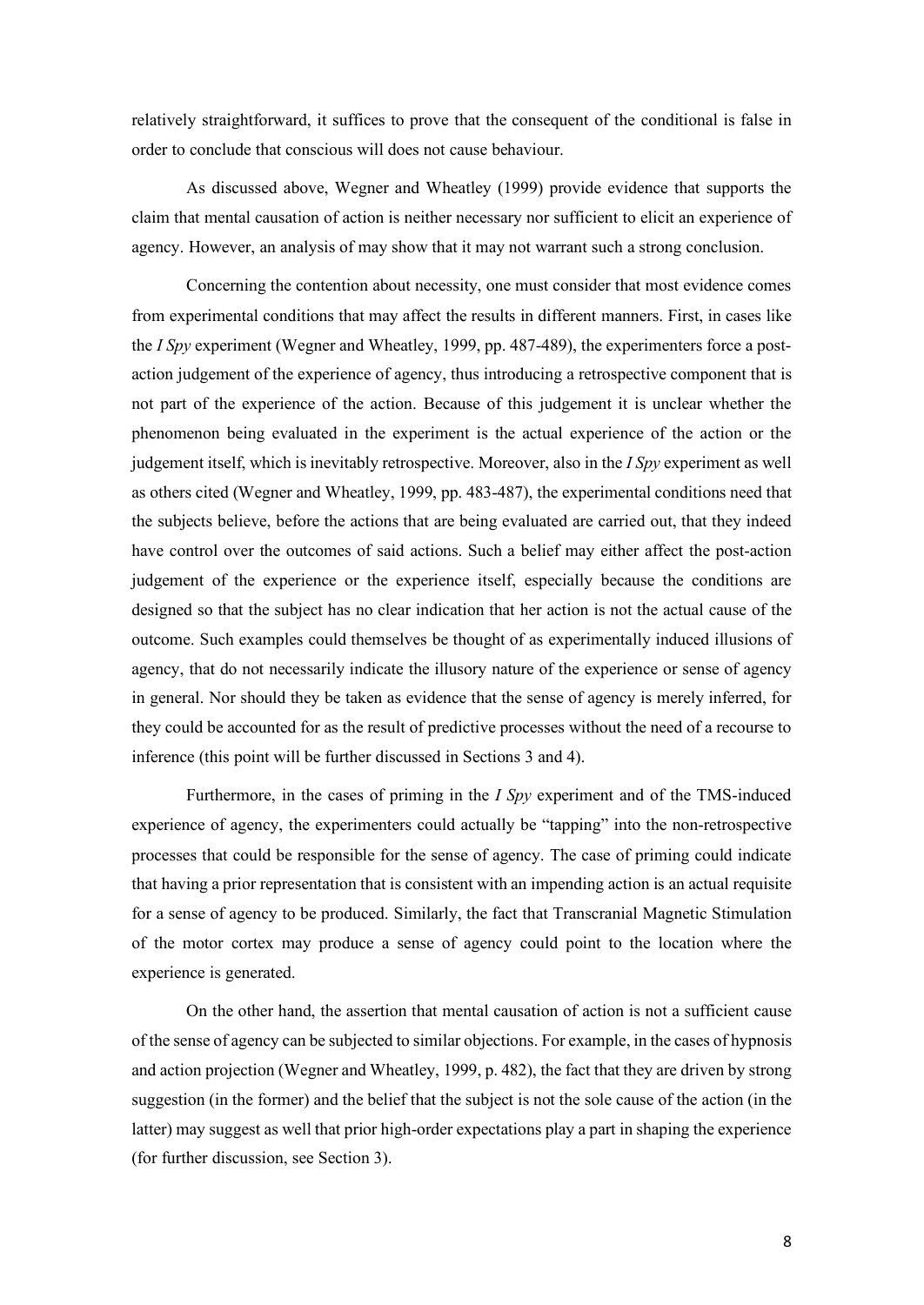#### **1.3 The positive argument**

To sum up, the positive part of the Illusion argument, that the experience of agency is achieved through a retrospective inference from the perception of a constant concurrence of an action and a prior and constant though that appears to be the exclusive cause of the former, is based on two main claims: (1) the experience of agency is not caused by a causal connection between thought and action, nor is it a perception of such a link; and (2), unconscious processes are the actual causes of both conscious thought and action, and while they may themselves be causally connected, they are not consciously perceived.

The truth of claim (1) was the subject of the previous Section, as it is the conclusion of the negative side of the Illusion argument. Therefore, I now turn to the analysis of claim (2). It rests on two further contentions: (a) if (2) is true, then the experience of agency is not trustworthy evidence that action is caused by thought; and (b), the results of Libet's experiments indicate that "brain events cause intention and action, whereas conscious intention itself may not cause action" (Wegner and Wheatley, 1999, p. 481). Independently of the reliability of Libet's experiments (see for example section 2), I believe (b) is highly problematic. Wegner and Wheatley (1999) seem to imply that the distinctions between actions and their neural causes, on one side, and between intentions and their neural causes, on the other, are analogous. Yet, the similarity is far from evident. Whereas action can be distinguished from its neural causes, as the former is the latter's overt consequence and involves other non-neural body systems, the difference between a conscious thought and its unconscious causes is not as readily available.

Although they may appear to be, from the manner in which they are made manifest to us, two entirely different phenomenon, under our modern scientific perspective they are both neural events. Their relationship need not be analogous to that of causality, but supervenience**,** and they (unconscious cause and conscious thought) could be identical.

Yet, when Wegner and Wheatley talk about "the brain events that cause intention" it is unclear whether they are referring to an unconscious brain event that *precedes* and causes the brain event that is the conscious thought or intention, or to the sub-personal neural event that *underlies* it and to which it is token-identical. Firstly, it should not be surprising that conscious brain events are caused by unconscious brain processes, nor that unconscious processes may mediate a possible link between conscious thought and action. It cannot be conceived from the fact that conscious brain events may have unconscious brain events as causes, that conscious thoughts are effectively removed from the causal chain that leads to action.

Second, if the claims is that it is sub-personal and unconscious brain events that underlie conscious thought cannot be the causes of action, it may still refer to one of two positions. On the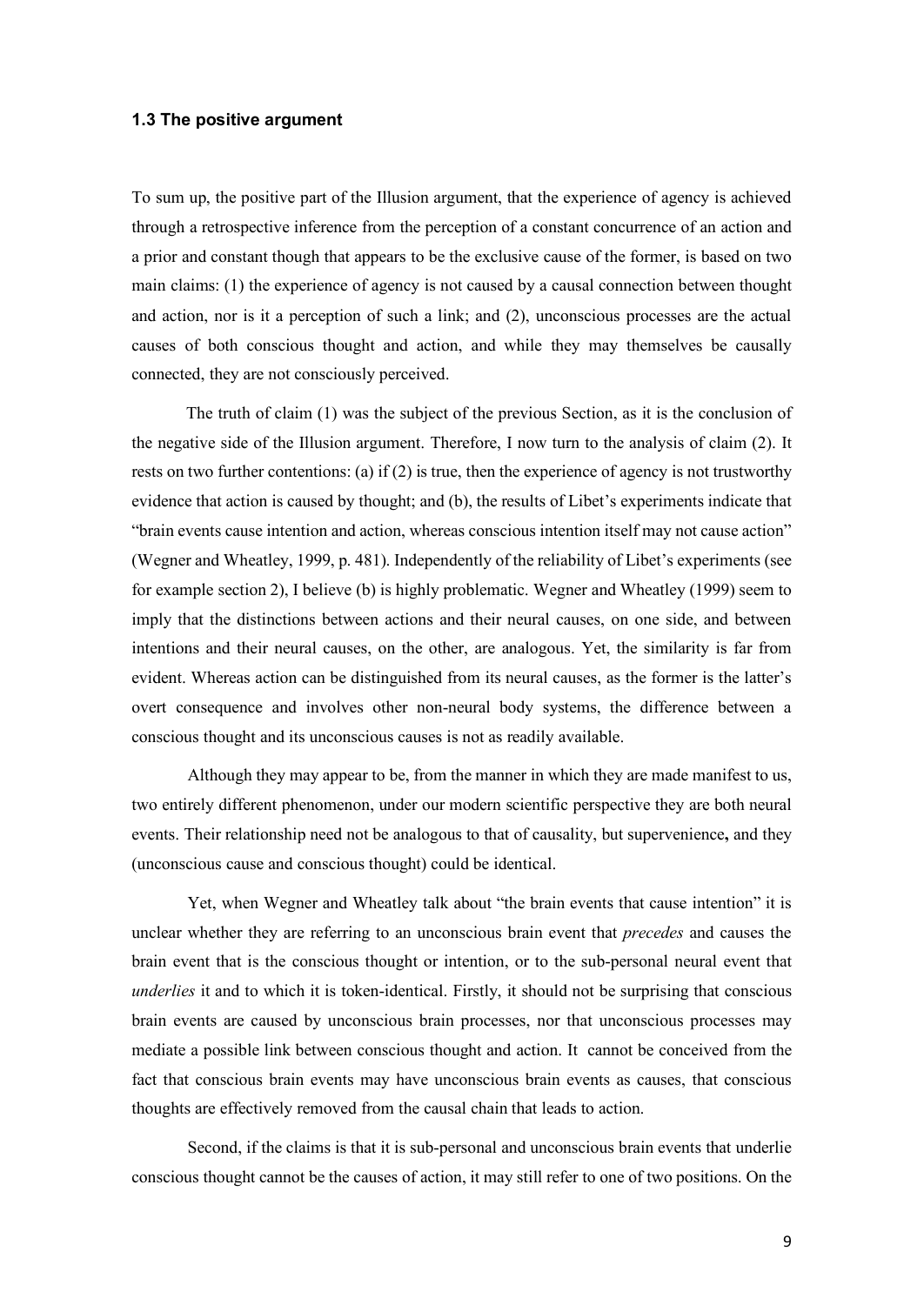one hand, it may be argued that conscious thoughts are epiphenomenal. Yet, this position seems to confuse what is expected to be causally efficacious for intentional action, the intention itself or the experience of the intention that accompanies it. As Bayne (2006) points out: "I might experience my hand as rising in virtue of my intention to raise it, but I do not experience my hand as rising in virtue of my *experience* of my intention to raise it" (p.177). So even if we granted that the experiential features are epiphenomenal, as long as the underlying causes of conscious thought are what is doing the work, we may not infer that they are not causally connected to action. On the other hand, the claim may simply be they conscious thought (and its underlying neural causes) and the neural processes that lead to action are two sets of brain events that do not maintain causal interactions; that is, that the neural processes that constitute the conscious experience of intention are causally isolated from the neural causal pathway that lead to action. This, however, is a strong empirical claim that would require equally strong empirical evidence if it is to be accepted. Such evidence is not addressed by Wegner.

With the previous discussion I hope to have given enough reason to believe, not that mental causation is indeed a necessary and sufficient cause of the sense of agency, but that the opposite, that it is neither sufficient nor necessary, is not sufficiently proven by the Illusion argument. If this is true, then much of the evidence Wegner and Wheatley (1999) provide could be interpreted as instances of induced illusion of an otherwise not illusory experience.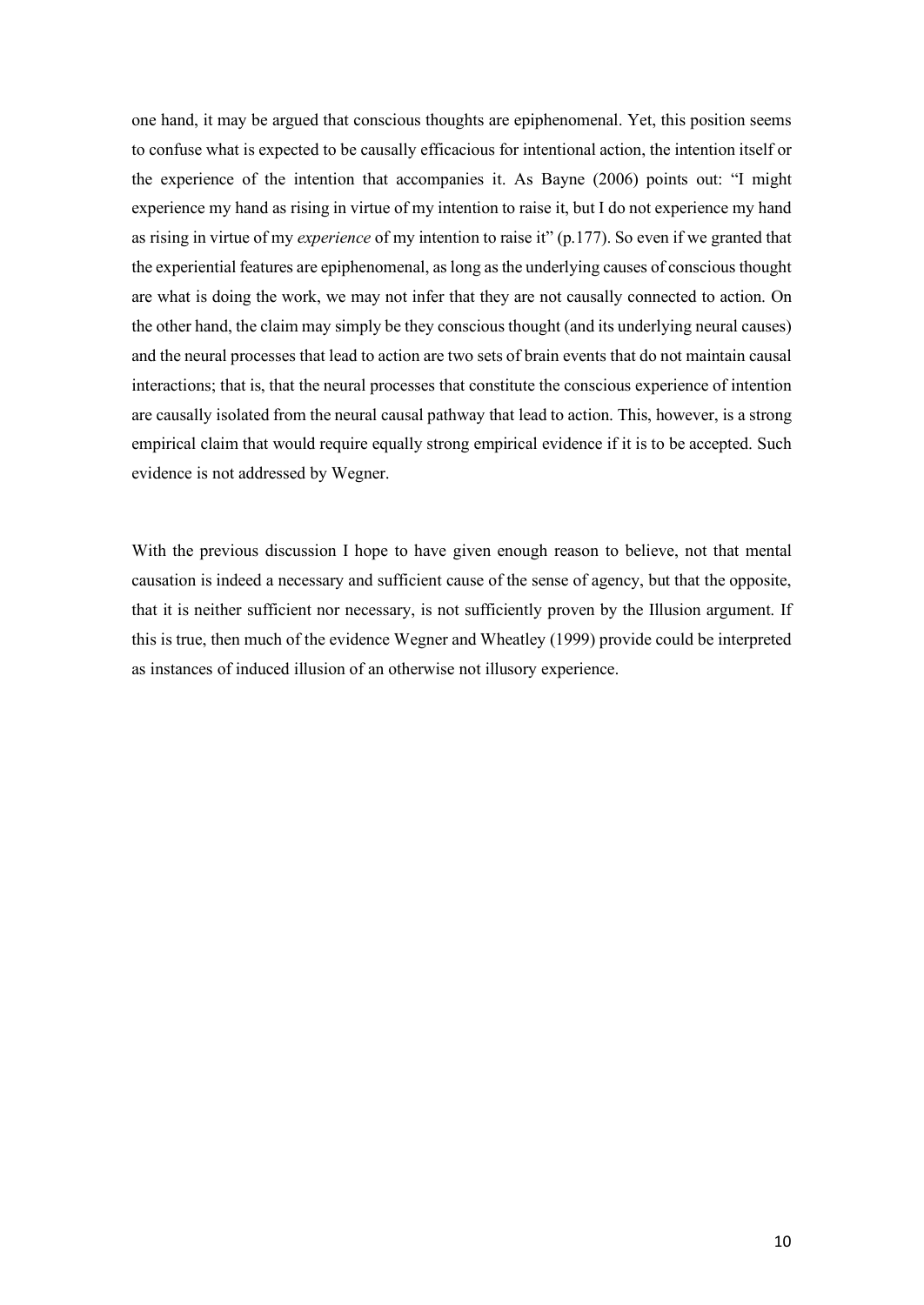# **2. Intentional binding as a measure of agency**

As well as line of research dedicated to the operationalisation of intentional action, neuroscientist Patrick Haggard's work on the intentional binding effect can partly be understood as an attempt to avoid some of the methodological errors present in Libet's investigations, for he himself worked in that line of research, contributing with some findings of his own (see, for example, Haggard and Libet, 2001). As mentioned in the previous Section, Benjamin Libet carried out a series of experiments with the goal of determining the sequence of neurophysiological events that take place when a person forms an intention or makes a decision to perform an action. Libet's subjects were therefore connected to an electroencephalogram and an electromyogram, which would provide readings of the brain's activity and the movements of their arm's muscles, thus establishing a measurement of the events in an objective timeline. Meanwhile, the subjects were instructed to perform a flick of their wrist or finger, taking care to notice the moment when they first became aware of the intention to do so, via a clock mounted in front of them. These reports from the subjects provided the second, subjective timeline of events. The results of both timelines were compared afterwards, showing that brain activity (a "Readiness Potential") consistently started about 350 milliseconds before the time in which the subject's reported having become aware of the intention to act. Libet interpreted these results as evidence that consciousness does not start voluntary action, but rather, it is caused by unconscious neural processes (Libet, 1983).

Libet's work has had many supporters (including Haggard himself), but it has also gathered a large amount of detractors. Among them, Daniel Dennett's critiques are especially relevant for Haggard's later choice of experimental designs. Dennett and Kinsbourne (1992) argue not against Libet's results or interpretations thereof, but against his methodology. According to them, the flaw of Libet's experimental design rests on the assumption that subjective and objective time are both linear and commeasurable, maintaining a one-to-one relationship in the order of events. Yet there is evidence that demonstrates that the sequence of events as experienced in consciousness does not necessarily match the objective sequence of events (for instance, the "phi phenomenon" (Dennett and Kinsbourne, 1992, p. 186)). So, rather than reflecting the objective order of events, the order in which they are experienced is determined by rules relevant to the brain's own functioning and cognitive processes.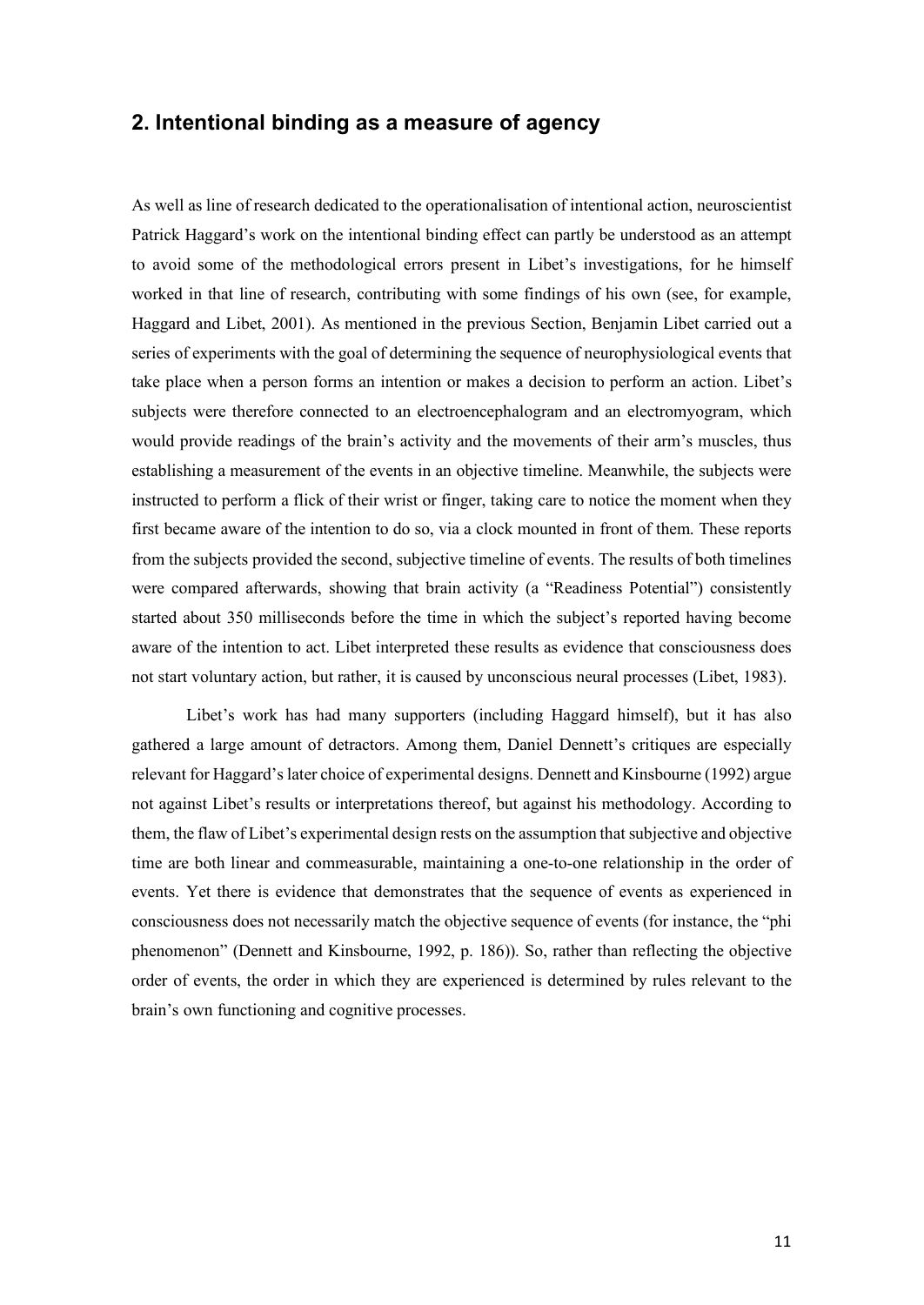#### **2.1 Experiments, methodology and results**

Thus, Haggard set out to devise a set of experiments that avoided the pitfall of Libet's temporal commensurability assumption, but that could still provide insights into the sequence of the events that make up the experience of voluntary action. So instead of basing their analysis on a comparison between objective and subjective timelines, Haggard *et al.* (2002) used "interval estimates experiments" (p. 382) to determine whether perceived times of actions and their effects vary between voluntary and involuntary action. In this manner, experienced time is not compared to objective time, but to additional instances of perceived time, allowing more appropriate inferences concerning the phenomenology of agency.

The first experiment comprised three operant tasks. In the first one, subjects were instructed to perform a voluntary action by pressing a button, which was followed by an auditory stimulus (a tone) 250 milliseconds after the action. In the second task, subjects received stimulation in the motor cortex by means of Transcranial Magnetic Stimulation (TMS), which induced a twitch of the finger, and was also followed by a tone 250 milliseconds afterwards. Finally, in the last task the subjects heard the activation of the TMS, which stimulated the parietal cortex and could not cause any twitching, and heard the tone 250 milliseconds later. In all three tasks subjects were instructed to provide estimations of the moments in which they became aware of the voluntary actions, the TMS-induced twitches, the "sham TMS" sound, and the tones, using a clock (Haggard *et al*., 2002, p. 382).

Furthermore, as a baseline to which the latter reports could be compared, subjects were asked to time the occurrence of voluntary actions, TMS-stimulation, "sham TMS", and tones, independently from one another and from the operant conditions. The baseline results "indicated a roughly accurate awareness of the voluntary action, delayed awareness of the involuntary TMS-induced twitch, and intermediate values for sham TMS and for auditory tones" (Haggard *et al*., 2002, p. 382).

The results of the operant condition show evidence of "large perceptual shifts" (Haggard *et al*., 2002, p. 382) in the timing of the couples action-tone, and TMS-tone, whereas the estimations of sham TMS-tone occurrence did not vary, relative to the baseline condition. When a TMS-induced twitch was followed by a tone, the twitch was perceived as occurring earlier in time and the tone later than the baseline. As for the voluntary task, the reported estimations located it closer to the tone (that is, later than the baseline) and, conversely, the tone was perceived to have happened closer to the action (Haggard *et al*., 2002, pp. 382-383). Haggard *et al.* (2002) called this effect "intentional binding", for only intentional action seems to produce this attraction in the experience of action and its effect.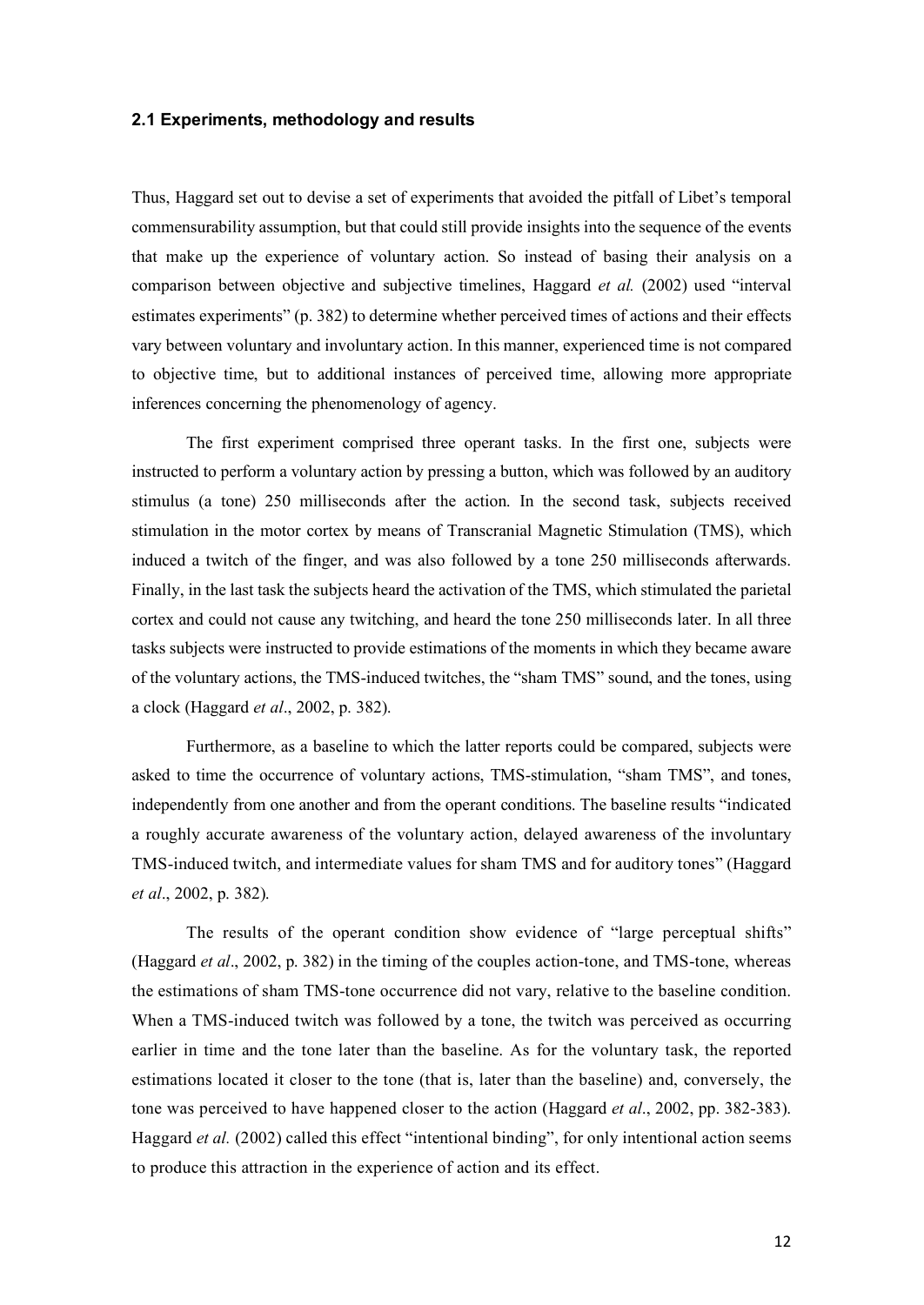In the second experiment Haggard *et al.* (2002) tested the effects that temporal variations between action and their effects could have on the intentional binding. The tasks consisted, as in the previous experiment, of intentional actions followed by auditory stimuli, this time 250, 450, or 650 milliseconds after the action. Subjects had to estimate the occurrence of the tones both in trial blocks in which the interval remained constant (onset at 250 milliseconds only, for example), and three blocks of randomized combinations of the intervals. The results suggest that there is indeed a correlation between the time of onset of the effect of an action and intentional binding, for intentional binding was stronger (action and effect were perceived closer in time) for the fixed blocks than for the randomized blocks, and also stronger for shorter intervals compared to longer intervals (Haggard *et al*., 2002, pp. 383-384). Thus, the authors concluded that both temporal contiguity and predictability are determining factors for the biding effect (Haggard et. Al, 2002; Moore and Obhi, 2012).

#### **2.2 Prediction vs. retrospective inference**

Since its first description the intentional binding effect has been independently confirmed and further investigated in several experiments (for a review, see Moore and Obhi, 2012). The very nature of the phenomenon indicates that a strong retrospective component is at play, for the acquisition of sensory data concerning the outcome of the action seems to be necessary to drive its perception. Nevertheless, a number of studies suggest that while retrospective inference indeed does play an important role, a predictive component that takes place during action selection and execution also contributes to intentional binding.

For example, Engbert *et al.* (2008) describe the necessity for intentional binding to be triggered by motor commands. Similarly to the seminal study, Engbert *et al.* (2008) instructed subjects to estimate the intervals between an initial triggering event and a later auditory stimulus in four conditions that varied according to the event that triggered the tone: intentional action, when one of the fingers of the subjects was pressed down by a rubber hand moved by a mechanised lever, the rubber hand pressing the button, and an experimenter pressing the button. As a result, it was found that only the condition that involved intentional actions produced a "robust" intentional binding effect. Thus, the authors concluded that " an efferent motor command is necessary for a sense of agency, and that proprioceptive and visual information compatible with the action are not sufficient" (Engbert *et al.*, 2008, p. 701). Significantly, this study shows that mere retrospective inference from action and its effect does not suffice to cause the phenomenology associated with intentional action.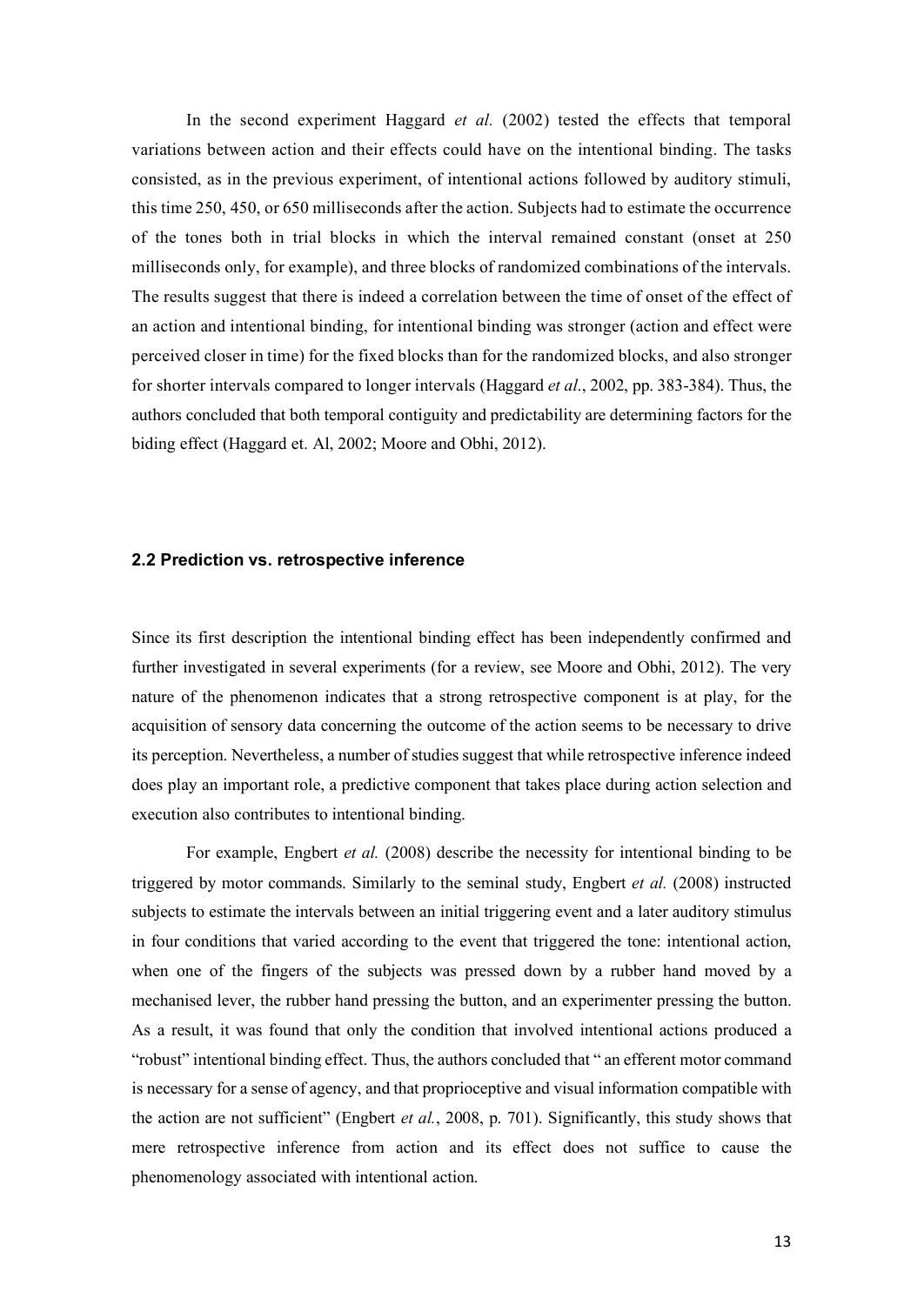In a later study, Moore and Haggard (2008) assessed the contribution of the retrospective component versus a possible prior-to-action component in the experience of agency. Subjects were asked to estimate the interval between their pressing of a button and a tone. The experimenter varied the probability of the tone actually happening after the action, with trial blocks in which the tone had a probability of 75% or 50% of occurring after each press of the button. The authors report that intentional binding took place in both conditions, although it was stronger in the trials with higher probability. This suggests, according to Moore and Haggard (2008), that the increased probability of the outcome creates a representation with a stronger action-outcome link, which is then used to form predictions about subsequent actions that in turn modulate the perception of time (pp. 142-143). Moreover, this idea is reinforced by the analysis of the experimental data, which showed that a shift forward in the perceived time of action was present in 'action-only' trials (where subjects were asked to estimate only the time of their actions, in absence of a subsequent tone), but only if those trials had been preceded by an action-tone trial.

The research concerning intentional binding allows for some conclusions, although it does not seem to entirely capture the experience of agency. First, it demonstrates that there *is* a phenomenology exclusively associated to intentional action, in the form of shifts in the perceived time of occurrence of both actions and their outcomes, that do not take place when an action is unintended (e.g. TMS-induced action) nor by mere observation of an action and its effects. Hence, agency is experienced and perceived differently than other forms of action and perception.

Furthermore, the studies show that this phenomenology is modulated by both post-action retrospective inferences and pre-action predictive processes. Yet, they are unclear as to how the latter may yield a sense of agency that is different from just the intentional binding effect. Is the idea that the formation of predictive representations of action suffices to yield a sense of agency and to the self-attribution of control and authorship? The findings surrounding intentional binding do not warrant such a conclusion. For example, as Engbert *et al.* (2008) point out, "the sense of agency might arise when sensory information corresponds to the prediction made from motor commands; if what actually happened corresponds to my motor command, then 'I did that'" (Engbert *et al.*, 2008, p. 702). This would mean that, while the phenomenology of perceived time associated to intentional action is partly determined by a pre-action predictive component, the sense of agency itself would still be the direct result of retrospective inference. The analysis of such models of the sense of agency (known as comparator models) is the subject of the following Section.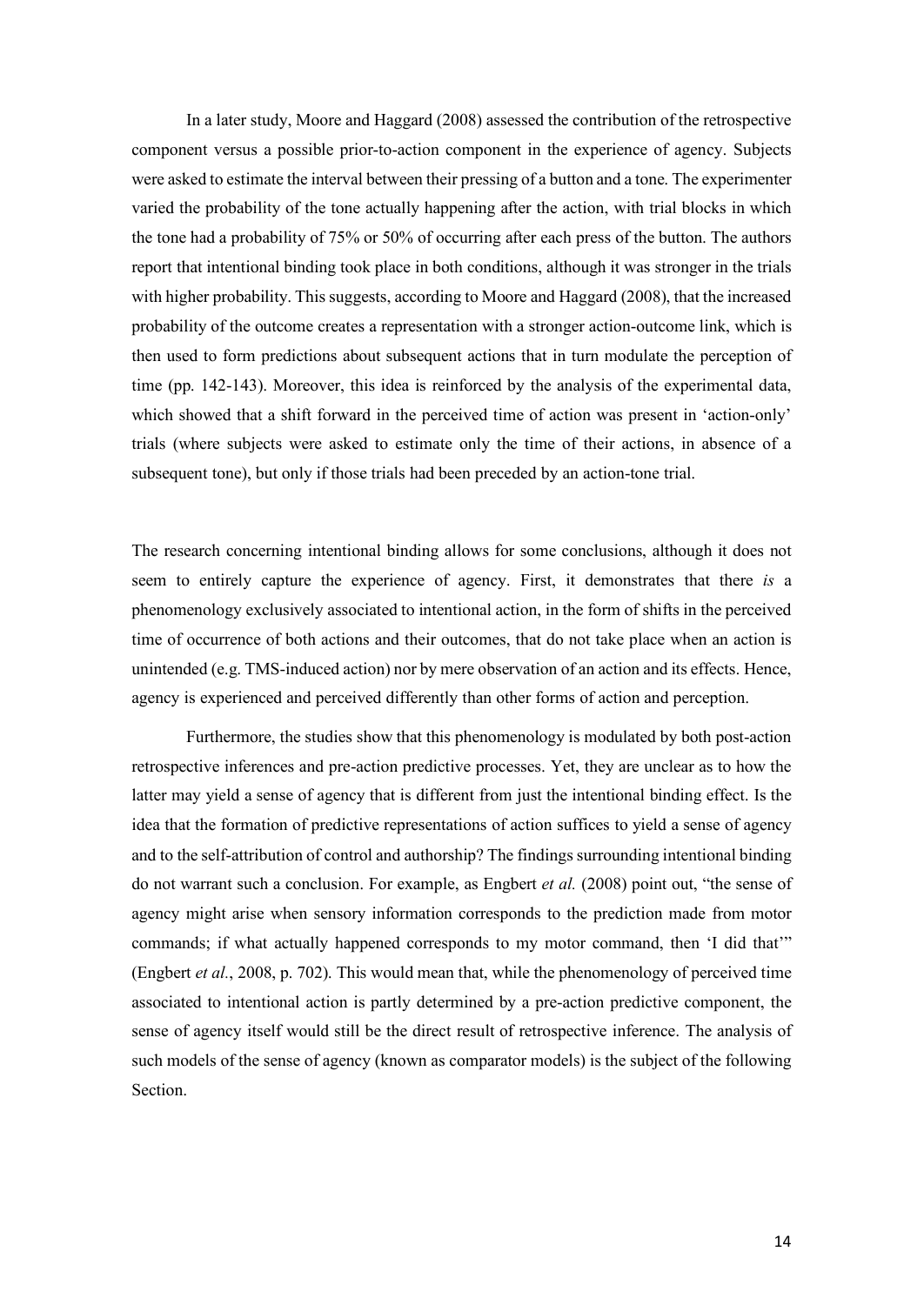## **3. The Predictive Processing framework**

The main feature of Predictive Processing (PP) accounts is a radical flip of the more traditional conception of the brain as passively receiving incoming sensory stimuli and forming a model of the external world "by a kind of step-wise build-up moving from the simplest features to the more complex" (Clark, 2015, p. 5). Instead, PP views the brain as a "multi-layered prediction machine", whose function is to build models that best anticipate the information acquired via the senses, where "top-level predictions concern matters that are increasingly discrete and abstract [...]. Lower level predictions track states whose spatial or temporal signatures are continuous, local, and more fine-grained" (Clark, 2015, p. 7). A percept is, in this view, the 'winning' hypothesis that matches the incoming stimuli, the brain's best estimation of what is 'out there'.

One important consequence is the central role prior knowledge has in shaping perception. We perceive the world as we expect it to be, however, this does not mean that our model of the external world is not caused by actual objective patterns, since prior knowledge has itself been shaped by our contact with the outside world. A good example is the hollow mask illusion: when observing a rotating hollow mask, its convex side is perceived normally, yet, as it rotates further and the concave side is about to face us, the image "switches" and in lieu of a concave-shaped face, we perceive it as convex, because the brain settles on this hypothesis based on the strong, prior knowledge that faces have convex structures (Clark, 2018, pp. 7-8).

PP features both top-down and bottom-up processes for perception: as each layer's function is to estimate the state of the layer below, there is a continuous top-down flow of predictions informed by prior knowledge; yet, when predictions fail to match the incoming data, prediction error signals are sent up the hierarchy. The system's response then may vary according to the 'weight' assigned to the error signals, from altering the models to eliminate the errors to altering the incoming data so that it matches the existent model. This represents one of the greatest upshots of PP, because it articulates context, prior knowledge, perception and action in , and sheds light on the common cognitive processes that realise perception and action (Clark, 2018, pp. 7- 9).

#### **3.1 The Comparator model**

The comparator model of the experience of agency can be roughly understood as a more modern version of Wegner's matching model, in which a representation that anticipates the action and its outcome is retrospectively matched with the actual outcome and thus the experience is generated.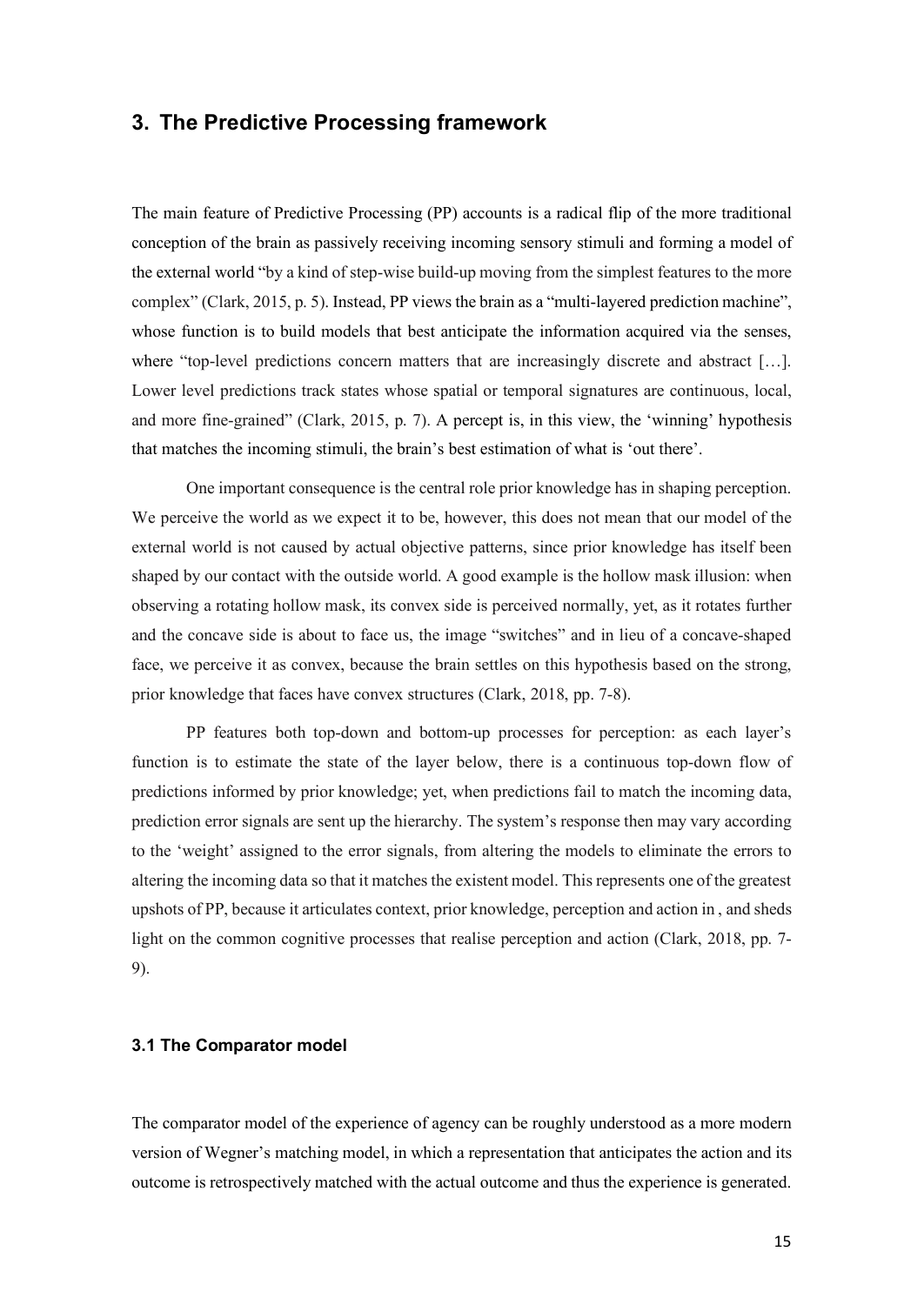Analogously, in the comparator model outgoing motor commands are integrated into a predictive model of the action and its expected outcome, which consists of the sensory feedback -from both the body and the environment- when the action is carried out. Once the action is performed, the received sensory feedback is compared to the predictive model. When the sensory data and the model match no prediction errors ensue, and action and outcome are attributed to the person, producing an experience of agency. However, if they do not match the experience of agency is diminished or not generated at all, prompting a search for causes other than one's action or a revision of the predictive models (Haggard, 2017, pp. 201-202; Haggard and Chambon, 2012, p. 390).

While, following Haggard (2017), the comparator models may "successfully explain the phenomena of 'non-agency'" (p. 202), such as the feeling that something has gone wrong when an action does not produce the intended result, it is not very effective when trying to account for the more 'positive' aspects of the experience of agency. According to Haggard (2017), and in contrast with the account of perception propounded by Clark (2015), in comparator models "the content of perception is given by the difference between actual and predicted feedback", so that "we only perceive what we cannot predict" (p. 202). This view effectively bars the possibility of a positive experience of agency, since it would correspond to a match between sensory feedback and predictive models that would not generate the prediction errors necessary to give content to an experience of agency.

Yet, we do seem to have positive experiences of agency, a "'buzz' of agency", as Haggard (2017) calls it, independently of the mechanism that brings the about (predictive or retrospective). Nonetheless, we do not expect every action to elicit an experience or sense of agency. When we perform a routine activity, like walking, for instance, we do not necessarily feel that the movement of our limbs is the product of a choice, a command, or a representation that prefigures our goal. This does not mean the brain does not produce such a representation, but that we are not conscious of them. At most, what we experience is being the authors of our actions and that we are in control, and that looks questionable as well. When walking, we do not experience ourselves as controlling the action of walking, we merely do it, and the knowledge of control and authorship underlies our activity. In line with what the comparator model suggests, we experience no "non-agency". In general, save for some pathologies, there is no need to self-attribute authorship. It is only when errors are detected , either in the action itself or its expected outcome, that a question about "who did that?" makes sense. And this question is usually preceded by a revision or adjustment of the actions to fit the goals.

So, it seems plausible that, instead of constant positive experiences, control and authorship of its own action are a default assumption for the brain, as Haggard and Chambon (2012) suggest. In this manner, the absence of prediction error described by the comparator model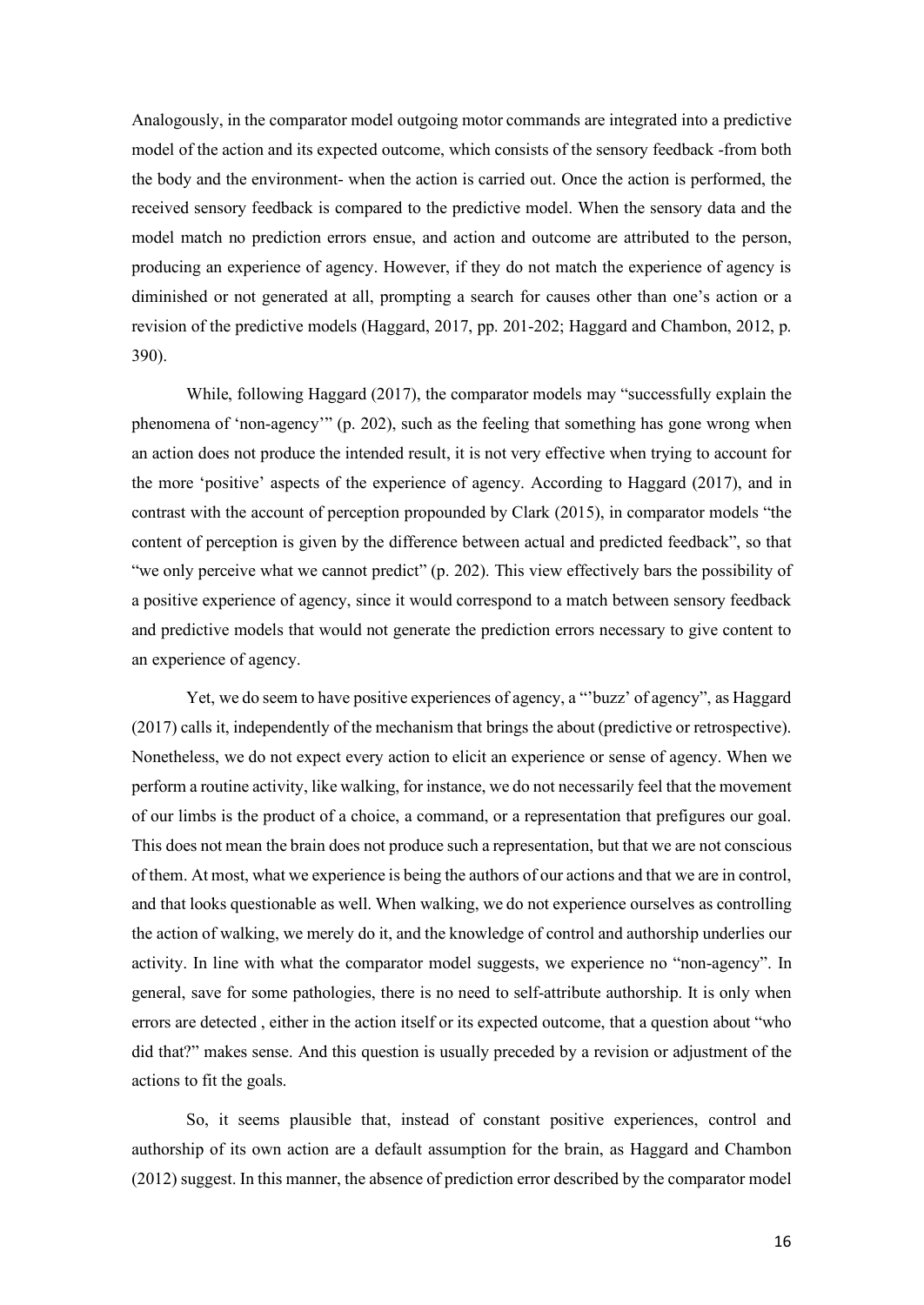may have a place in the experience of agency -other than enabling a post action inference about agency-, that better matches the sense of authorship. The sense of authorship could be thus negatively defined as the default assumption under which the brain carries out action, and which is only when evidence that indicates otherwise is met. Hence, the sense of authorship is not normally felt, because authorship is presupposed in every action, and it may emerge only when the question of "who did that?" is posed.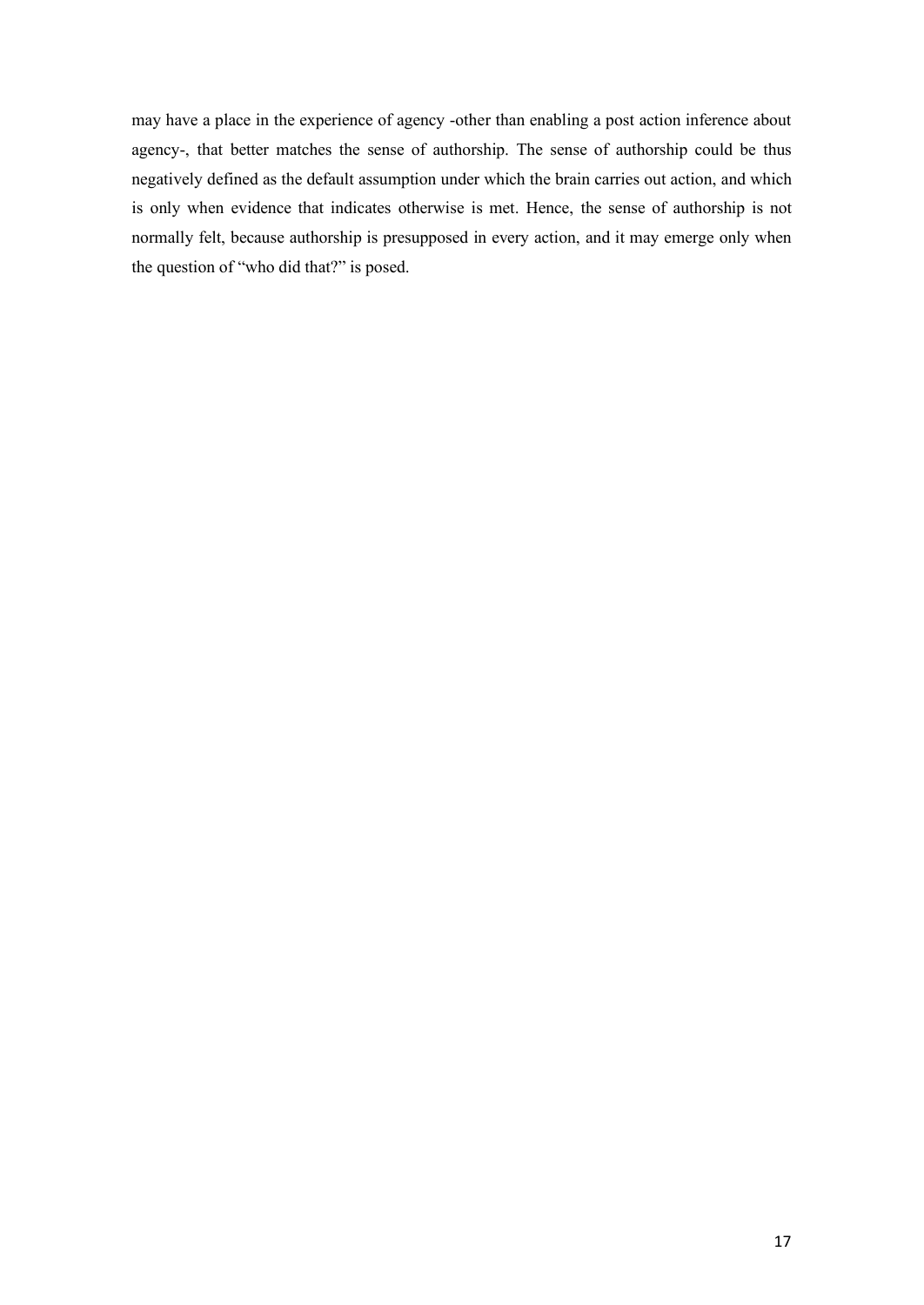# **4. The sense of agency as prediction of action**

#### **4.1 Dennett on qualia**

In his 2015 paper *Why and How Does consciousness seem the way it seems?*, Daniel Dennett presents a theory concerning how subjective features of experience (also known as qualia) may be realised by the brain's predictive functions. The issue of for qualia in terms of physical (neural) processes has been famously called by Chalmers (manuscript) the "Hard Problem" of consciousness, for they are conceived in philosophical tradition as irreducible and entirely subjective. In this context, Dennett's account may shed light on how the sense of agency (another feature of subjective experience) may be explained in terms of neural processes. Dennett's argument (2015) reads as follows:

1. There is no double transduction in the brain.

2. Therefore there is no second medium, the medium of consciousness or, as I like to call this imaginary phenomenon, the *ME*dium.

3. Therefore, qualia, conceived of as states of this imaginary medium, do not exist.

4. But it seems to us that they do.

5. It seems that qualia are the source or cause of our judgments about phenomenal properties.... but this is backwards. If they existed, they would have to be the *effects* of those judgments.

6. The seeming alluded to in (4) is to be explained in terms of Bayesian expectations."

(In Clark, 2018, p.6)

So, Dennett (2015) starts by examining what he calls the problem of "Double Transduction". According to him, if consciousness were to exist as a medium different that the physical, the sensory data that is collected from the environment would have to suffer a first transduction into "spike trains" of neural activity so that it is processed by the brain, and be transduced once more for the benefit of consciousness (and yet again, a third time, in order to communicate the judgements of consciousness back to the brain). However, Dennett (2015) argues, "biology has been thrifty on us" (p.2) in that, through the trial and error process of evolution, it has made Double Transduction entirely unnecessary by arranging us in such a way that spike trains are sufficient to generate all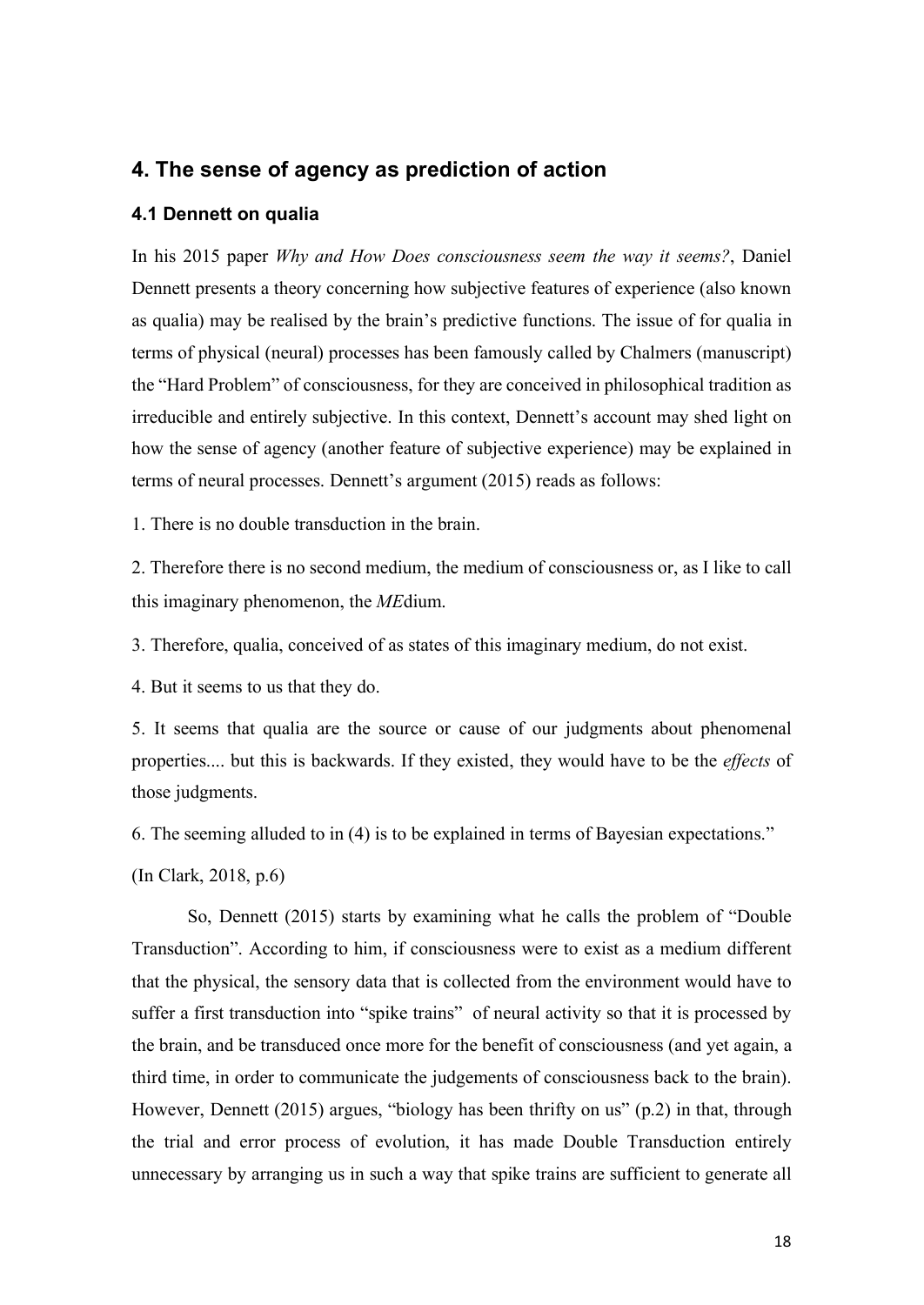aspects of behaviour (premise 1). Thus (2), the medium of consciousness lacks any function and is, in consequence, unnecessary as well.

The inference to (3) is relatively simple: if consciousness as a second medium does not exist then its states or objects -that is qualia- cannot exists either. Nevertheless, (4) it may still be questioned "Why does it seem to us that qualia exist? How is it that we make judgements about cuteness, whiteness, etc., if the objects to which they are supposed to refer do not exist?" Dennett's Humean response performs what Clark (2018) calls a "720 Triple Flip" on qualia: (5) the existence of qualia in the world is not the cause of our judgements about them, rather qualia are "projected" out to the world by us as a result of judgements about our experience; therefore, qualia are not the causes, but the effects of our judgements.

Thus, Dennett (2015) sets out to give an account of qualia in terms of Predictive Processing. Qualia are, he argues, second order predictions. So Dennett (2015) posits the existence of a second layer of prediction: in addition to the brain's predictions about "what is out there", it also produces predictions about our dispositions towards what we might expect to find in the world. Subjective properties are, thus, Dennett argues, the expectation of sets of dispositions towards objects we predict to encounter. Dennett (2015) gives an illustrative example: we are not moved to "cuddle or protect, nurture, kiss, coo over" (p.5) a baby in virtue of a perception of its cuteness, instead it is the expectation of these dispositions when we expect to encounter an infant that is interpreted as cuteness. Moreover "(w)hen… it to have" (p. 5), which gives rise to the belief that subjective properties actually exist in the world.

In addition says Dennett, analogous accounts may be given for the rest of subjective properties; that is, accounts about how neural processes produce conscious experience.

#### **4.2 A predictive account of the sense of agency**

There are several lessons to learn from Dennett's account of qualia that are pertinent to the matter at hand. The first is that from the dispelling of consciousness as a medium it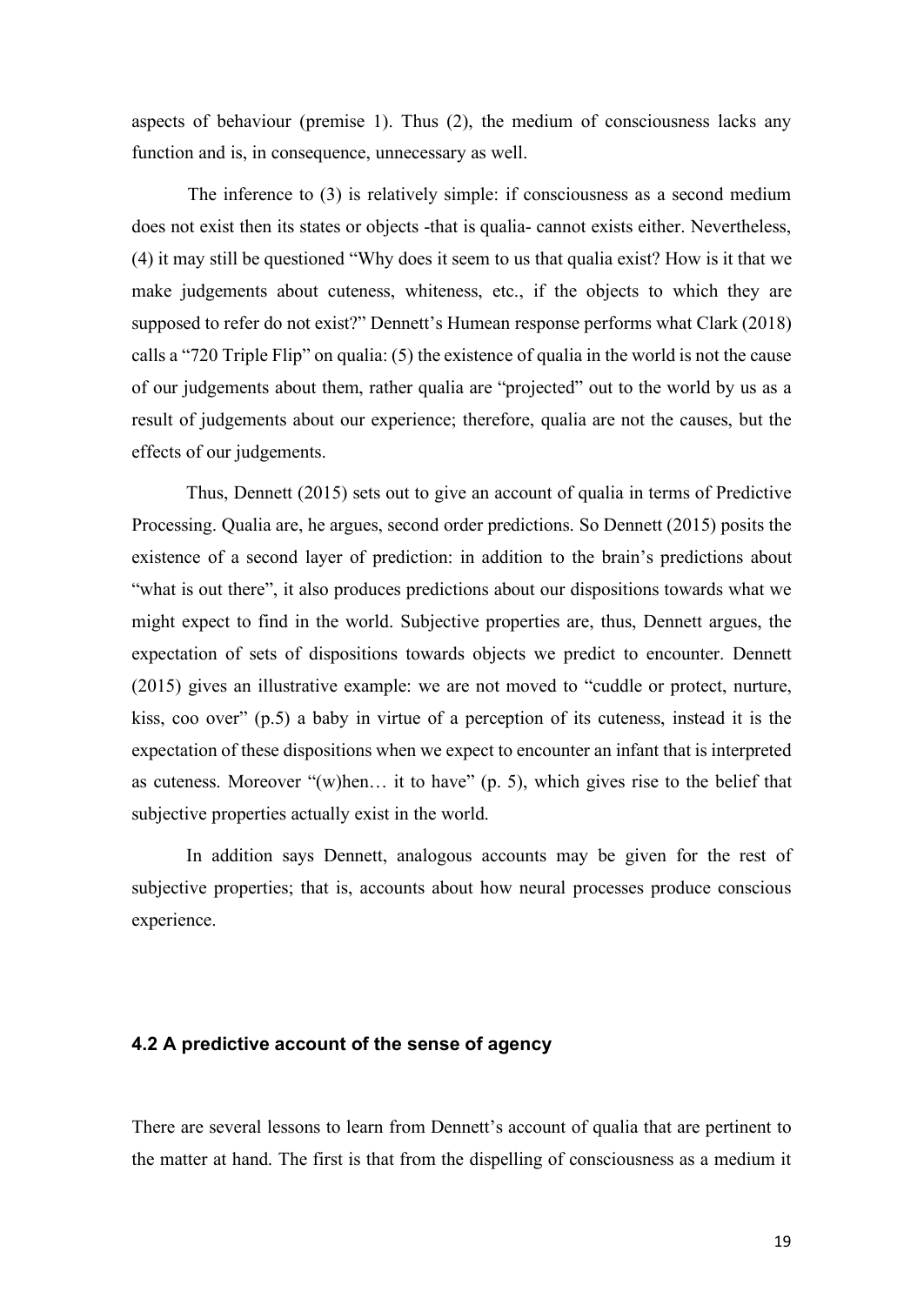does not follow that conscious experiences are illusory. What it does imply is that the theoretical constructs built around the *MEdium* in order to explain in order to explain experience are false. Analogously, the illusory nature of conscious will does not necessarily render the sense of agency invalid, but invites us to a find a new explanation in more correct terms.

Second, all features of subjective experience can and should be described in terms of "spike trains". Third, and most important, qualia are the effects of judgments, but these judgements are made as predictions, not retrospectively. In contrast, a Wegnerian account of quails would probably identify them as the effect of an inference about the constant concurrence of a felt disposition and an external object. This does not mean that retrospective inference does not play an overall important role, just that it is not immediately responsible for bringing about experience. Its role is that of confirmation and reinforcement of judgements that have been made as predictions, as the Comparator model has it (Section 3). But perhaps this is a disservice to Wegner, after all his work shed light on the retrospective aspects of the experience of agency and helped in dispelling the notion of conscious will. Moreover, the theory that allowed Dennett's account wasn't yet available at Wegner's time. Thus, what follows is an attempt to apply that theory to the sense of agency.

Dennett's story relies heavily on the prediction of possible dispositions for action towards expected external objects; that is, the prediction of possible ways to interact with the objects based on the affordances that the objects offers. So the brain does not only predict possible states of the world, but its own possible, future action as well. But what role do these predictions have in bringing about the sense of agency?

Here an analogy with Dennett's third lesson is crucial. Like qualia, the sense of agency must be the effect of a judgement, and just as subjective properties do not result from a retrospective judgement concerning dispositions and external objects, the sense of agency may not be a retrospective inference involving the experience of a thought and an observed action. The important part here is that all elements of the judgement need to be internally available to make a prediction. Yet, the elements of the judgement that causes the sense of agency are not necessarily the same. It would be strange (and possibly dysfunctional) that the feelings of action emerge in virtue of the sole predictions of action. In the same manner that qualia are the effects of a judgement about dispositions towards objects, it seems reasonable to suppose that the sense of agency is the result of a

20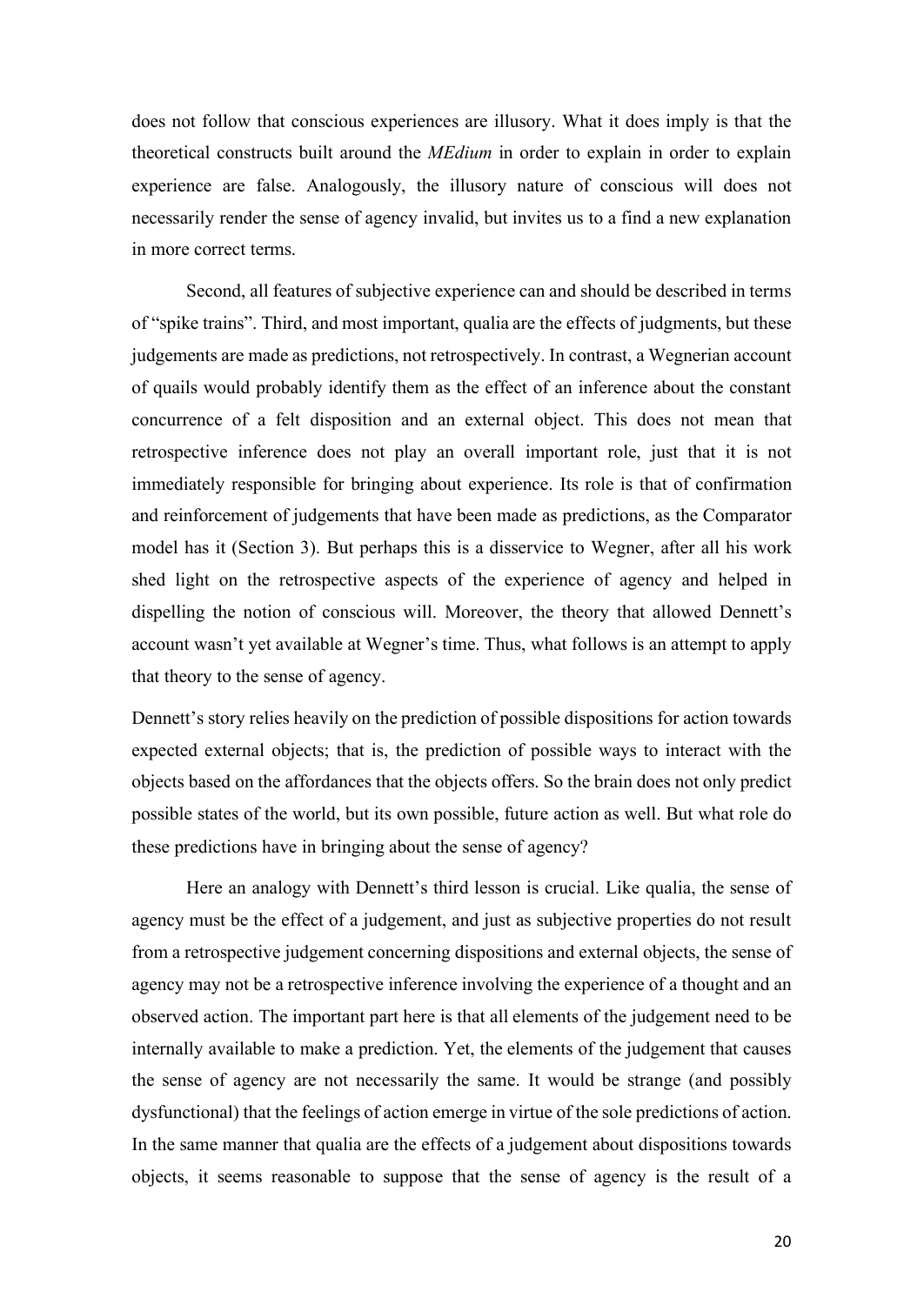judgement about action. I believe the most likely candidate, as a judgement about action, is action selection. Thus, just as qualia are not the cause of judgements about them, but the effects of judgements about dispositions for action, the sense of agency does not cause our brain to select an action, but is the result of a predicted action having been settled upon.

Yet, one problem still remains. As we defined it, the sense of agency is the "feeling" that our conscious thoughts cause our actions. But are predicted dispositions for action conscious states? Dennett (2015) does not say much about how experiential features may become conscious and an attempt to unveil the mechanisms that produce experience vastly exceeds the limits of this essay. Suffice it to say that in Predictive Processing accounts (Clark, 2015; and section 3) perception is achieved when the brain settles on a prediction. In terms of action, a prediction may become consciously perceived when it has been selected for execution (but not by execution itself). Nevertheless, we must remember that the objective of perception is not to be "presented" to consciousness (Dennett and Kinsbourne, 1992), but that its form, content, level of abstraction, etc. depend on rules determined cognitive requirements, and not those of consciousness. This may be the reason why sometimes we experience mere "glimpses" of the actions we are about to perform. Another possibility is that the clarity and amount of content of a perception of action varies according to whether it comes from a higher- or lower-level prediction. Thus, the execution of a plan may cause a stronger sense of agency than routine activities such as walking.

In this manner, it can be said that the sense of agency is the effect of the selection for execution of a consciously perceived prediction of action. Paraphrasing Dennett (2015), what it is to experience a sense of agency is to generate the series of expectations about action and their confirmation by action selection. When an action selected for execution is not predicted (such as reactions) or when prediction of action is perceived too weakly or not at all (e.g. routine action), then a sense of agency is not elicited. However, as discussed in Section 2, such actions are still felt as controlled and caused by oneself as not unintended. Once the action has been produced, the prediction about its outcome is either corrected or confirmed, and information about the link between action and outcome is integrated into the brain's statistical knowledge of the world.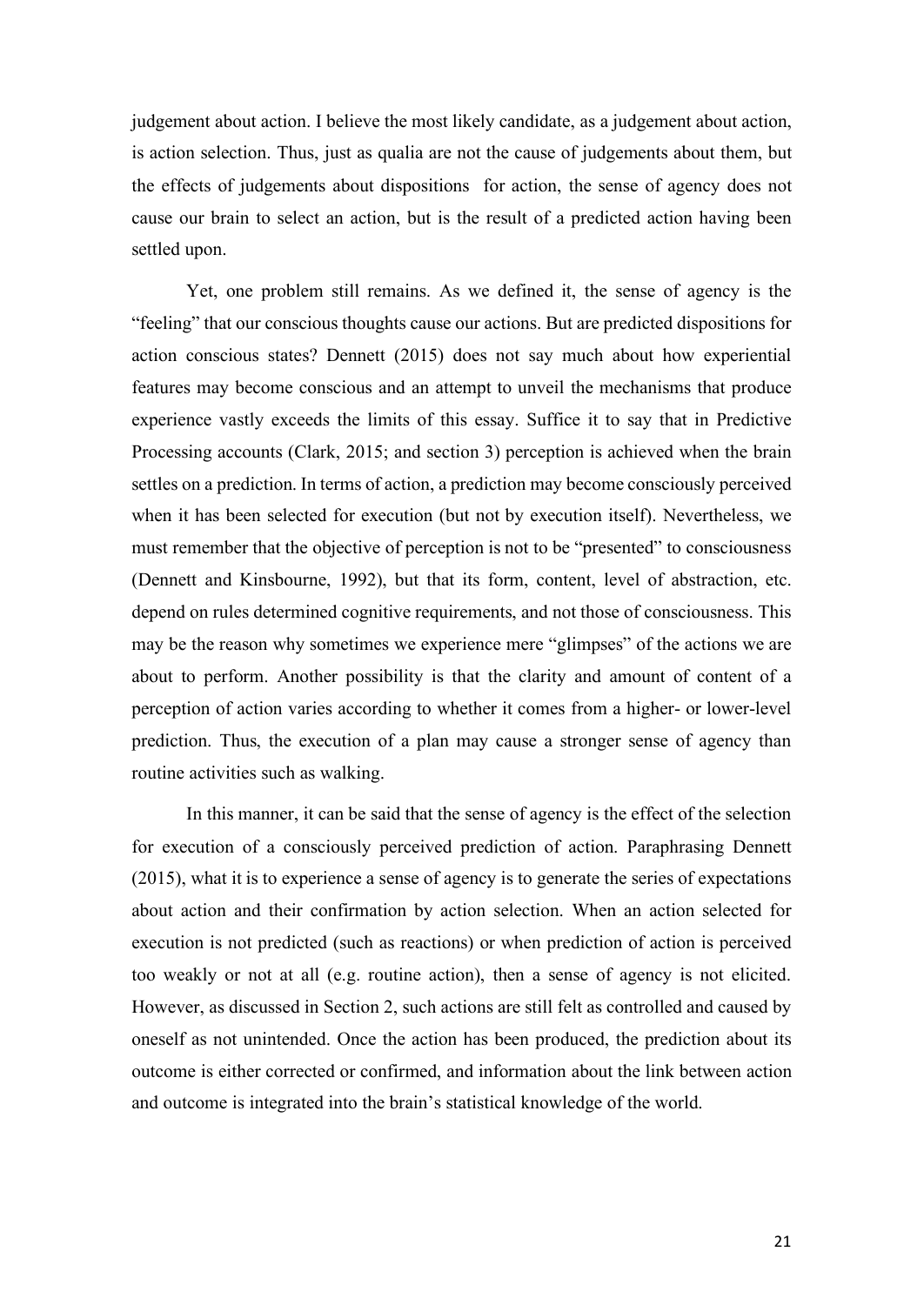# **5. Conclusions**

I have so far argued that the sense of agency is neither illusory nor the product of retrospective inference. I believe I have at least demonstrated the latter, and provided evidence that supports the truth of the former. While retrospective inference does indeed seem to be an indispensable element in the processes that produce an experience of agency, I must be clear now that it is not way sufficient to account for our experiences of the sense of agency.

The positive proposal sketched in Section 4 should be considered that, a first approximation towards an explanation of the sense of agency in terms of second order predictions. It is in no way definitive, but I believe it is plausible and may be the seed of future research. The Predictive Processing framework and Dennett's work on qualia are both very fertile and they will still produce more information that may help in developing a complete description of the sense of agency in term of neural events.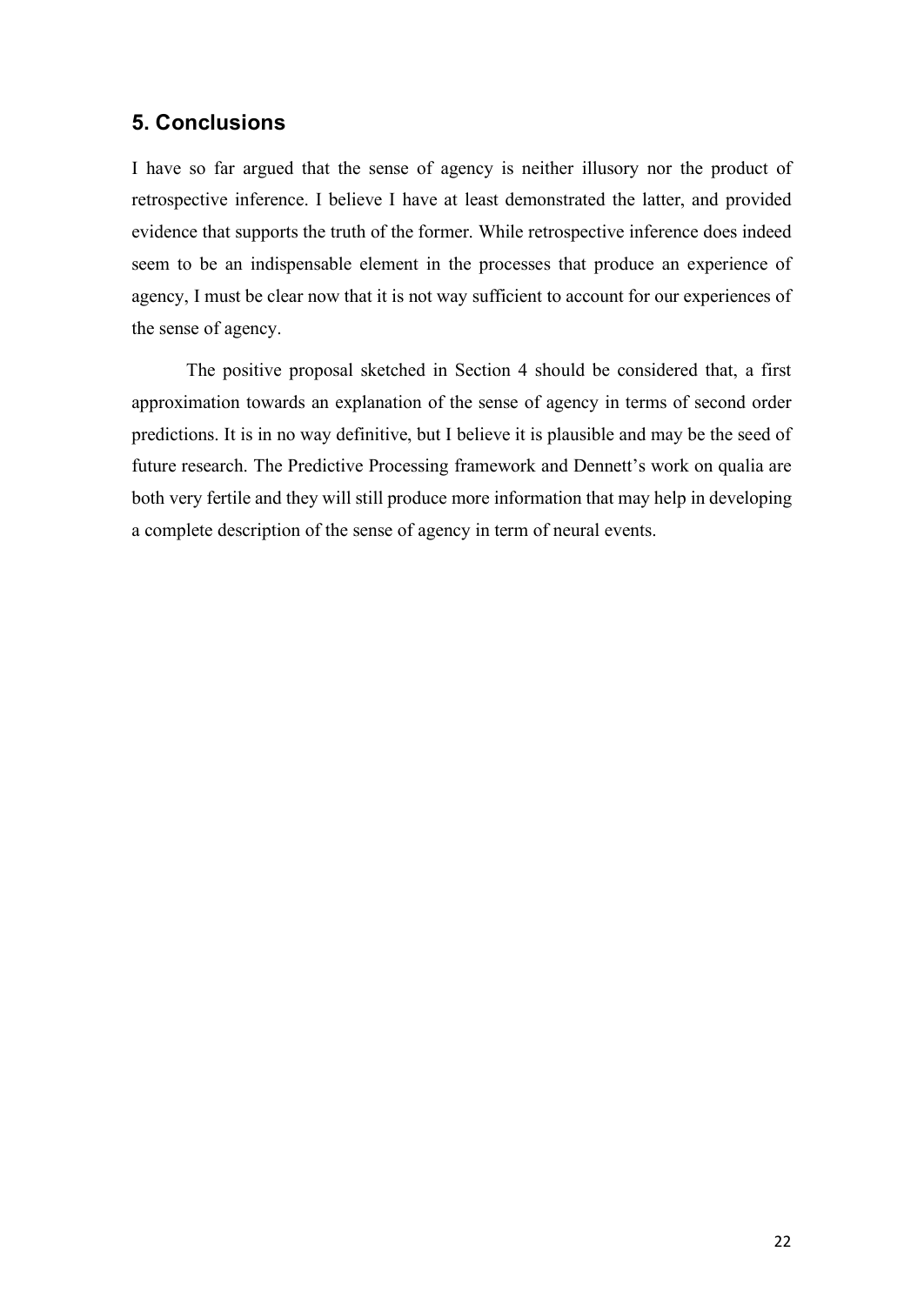# **Bibliography**

- Bayne, T. (2006) Phenomenology and the Feeling of Doing: Wegner on the Conscious Will. In Pockett, S., Banks, W. P. and Gallagher, S. (Eds.) *Does Consciousness Cause Behaviour*. Cambridge, Massachusetts: The MIT Press.
- Chalmers, D. (manuscript) The Meta-Problem of Consciousness. PhilArchive copy v2: https://philarchive.org/archive/CHATMO-32v2. Retrieved April 10, 2018.
- Clark, A. (2013) Whatever next? Predictive brains, situated agents, and the future of cognitive science. *Behavioral and Brain Sciences*. *36(3)*, 181-253.
	- (2015) Radical Predictive Processing. *The Southern Journal of Philosophy*. *53*, 3-27.
	- (2018) Strange Inversions: Prediction and the Explanation of Conscious Experience. In Huebner, B. (Ed.) *The Philosophy of Daniel Dennett*. Oxford: Oxford University Press.
- Dennett, D. C. (2013a) Expecting ourselves to expect: the Bayesian brain as a projector. *Behavioral and Brain Sciences. 36(3)*, 209-210.
	- (2013b) *Intuition pumps and other tools for thinking*. New York: W. W. Norton & Company.
	- (2015) Why and How Does Consciousness Seem the Way it Seems? In Metzinger, T. and Windt, J.M. (Eds.) *Open MIND*. *10(T)*. Frankfurt am Main: MIND Group. doi: 10.15502/9783958570245
- Dennett, D. C. and Kinsbourne, M. (1992) Time and the observer: the when and where of consciousness in the brain. *Behavioral and Brain Sciences*. *15*, 183-247.
- Engbert, K.; Wohlschläger, A.; and Haggard, P. (2008) Who is causing what? The sense of agency is relational and efferent triggered. *Cognition*. *107(2)*, 693-704.
- Haggard, P. (2017) Sense of agency in the human brain. *Nature Reviews Neuroscience*. *18*, 196-207.
- Haggard, P. and Chambon, V. (2012) Sense of agency. *Current Biology. 22(10)*, 390- 392.
- Haggard, P.; Clark, S.; and Kalogeras, J. (2012) Voluntary action and conscious awareness. *Nature Neuroscience. 5(4)*, 382-385.
- Haggard, P. and Libet, B. (2001) Conscious intention and brain activity. *Journal of Consciousness Studies*. *8(11)*, 47-53.